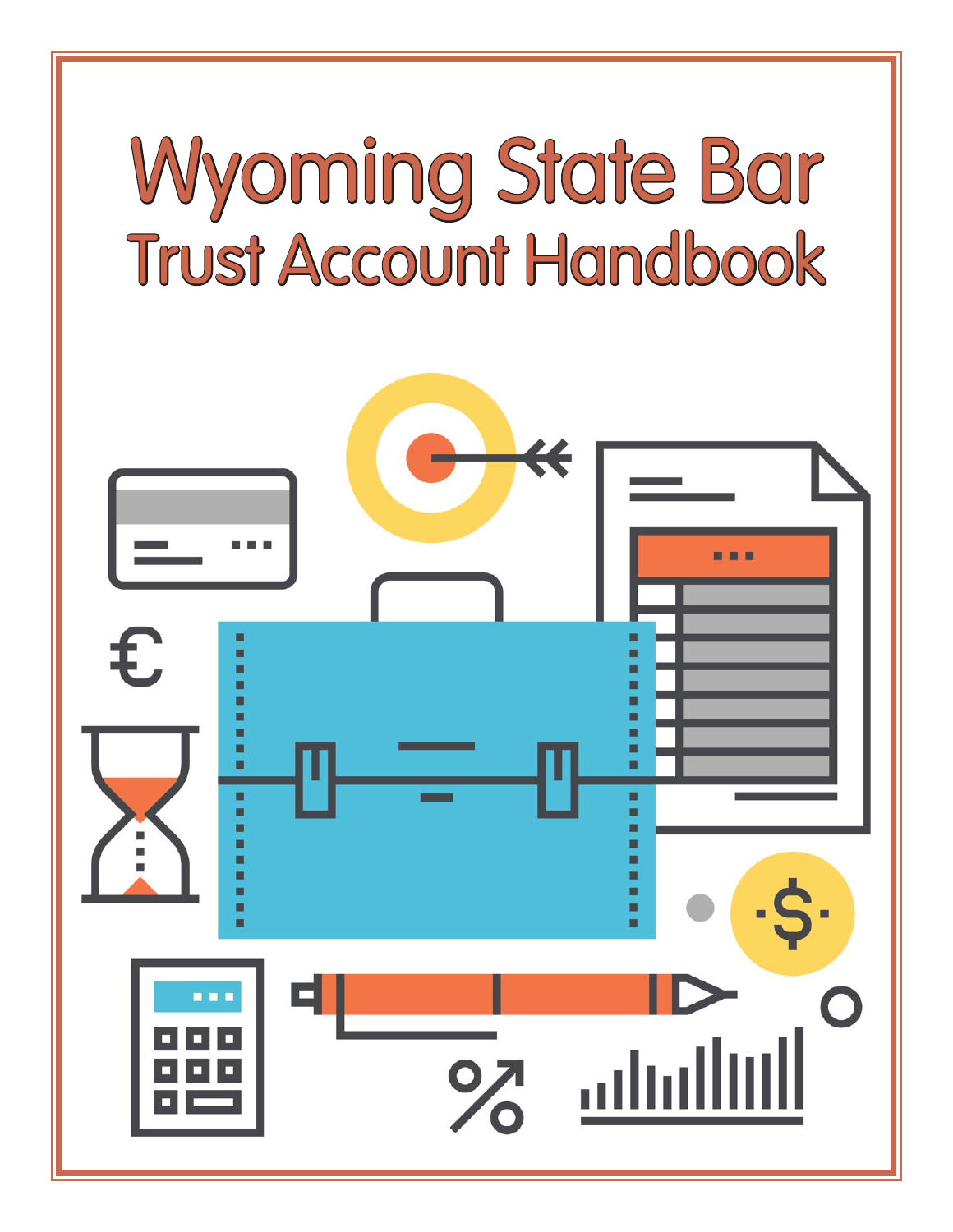# **Table of Contents**

| What are the Wyoming State Bar's criteria for approval of a trust account depository institution? 2 |  |
|-----------------------------------------------------------------------------------------------------|--|
|                                                                                                     |  |
|                                                                                                     |  |
|                                                                                                     |  |
|                                                                                                     |  |
|                                                                                                     |  |
|                                                                                                     |  |
|                                                                                                     |  |
|                                                                                                     |  |
|                                                                                                     |  |
|                                                                                                     |  |
|                                                                                                     |  |
|                                                                                                     |  |
|                                                                                                     |  |
|                                                                                                     |  |
|                                                                                                     |  |
|                                                                                                     |  |
|                                                                                                     |  |
|                                                                                                     |  |
|                                                                                                     |  |
|                                                                                                     |  |
|                                                                                                     |  |

This handbook has been prepared by the Wyoming State Bar Office of Bar Counsel as a guide for both new and experienced lawyers with trust account questions. Our purpose is to provide you with the basic rules and highlight areas that may require your best professional judgment. Questions? Please do not hesitate to contact us at (307) 632-9061.

The Wyoming State Bar gratefully acknowledges the pioneering work done in this area by the staff auditors in the Office of Disciplinary Counsel of the Washington State Bar Association, and the Washington State Bar Association's generous permission to use its publication, Managing Client Trust Accounts, as the basis for this handbook.

**First Publication – December 2016**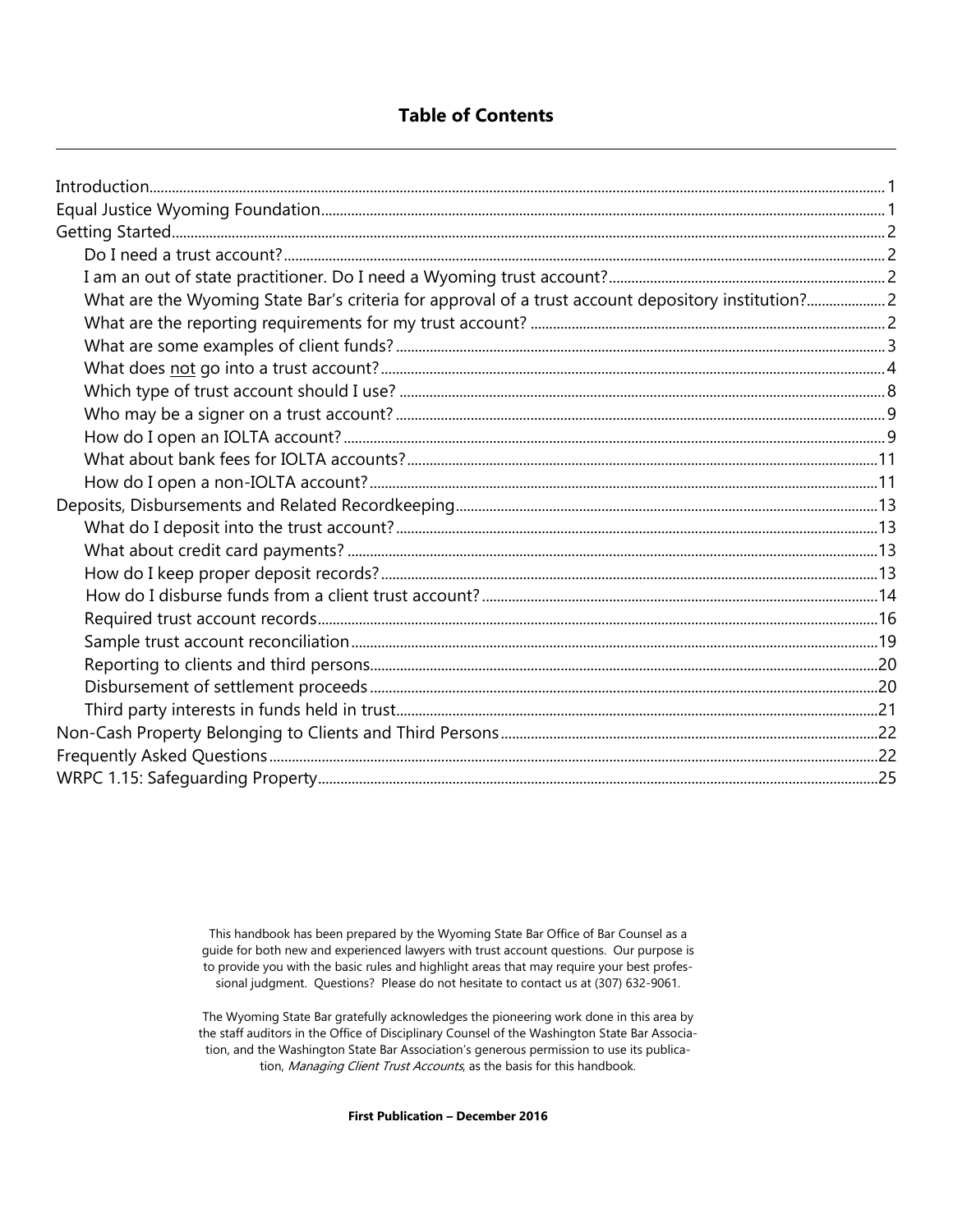# **Introduction**

The trust account rule currently in effect for members of the Wyoming State Bar is Rule 1.15 of the Wyoming Rules of Professional Conduct (WRPC). This publication reflects amendments to that rule through November 1, 2016. The full text of WRPC 1.15 appears on pages 25-32.

WRPC 1.15 imposes a strict fiduciary standard that all funds received by a lawyer which belong wholly or in part to a client or third person must be maintained in an interest-bearing trust account while in the lawyer's possession. The trust account must be segregated from any lawyer funds. It must be with a regulated financial institution that is located or has a branch located in Wyoming, the deposits of which are insured by an agency of the federal government and which has been approved by the Wyoming State Bar to serve as a depository for lawyer trust accounts. A list of all financial institutions meeting these requirements is available on the Bar's website, [www.wyomingbar.org.](http://www.wyomingbar.org/) Finally, the trust account must generate interest for the benefit of either the client or the Equal Justice Wyoming Foundation (EJWF). The client trust account that generates interest for the benefit of EJWF is frequently referred to as an IOLTA (Interest on Lawyers' Trust Accounts) account. WRPC 1.15(g) imposes a clear standard as to what records are required when maintaining a trust account.

The Wyoming Supreme Court has adopted comments to WRPC 1.15. The responsibility for compliance cannot be delegated to others. Violations of the rule may result in disciplinary action, including possible disbarment.

WRPC 1.15 has been implemented in an attempt to protect both clients and lawyers. When entrusting money to his or her lawyer, the client must feel confident that the funds will be maintained in a safe place, fully accounted for, and promptly remitted. The lawyer who conscientiously follows these rules is less likely to face false claims of financial improprieties with client funds. This creates a "win-win" situation for both parties.

# **Equal Justice Wyoming Foundation**

EJWF, Wyoming's IOLTA program beneficiary, is a tax-exempt, nonprofit organization as defined by section 501(c)(3) of the Internal Revenue Code. EJWF is separate and distinct from the Wyoming State Bar and the Judicial Branch entity, Equal Justice Wyoming. EJWF began administering Wyoming's IOLTA program in 2015 after taking on the functions of the former Wyoming State Bar Foundation. EJWF is governed by a Board of Directors.

The Foundation's mission is to strengthen and defend access to justice and civil legal services in Wyoming through fundraising and other supportive activities. The Foundation's guiding principle is that every individual should have full and equal access to justice, regardless of his or her financial means.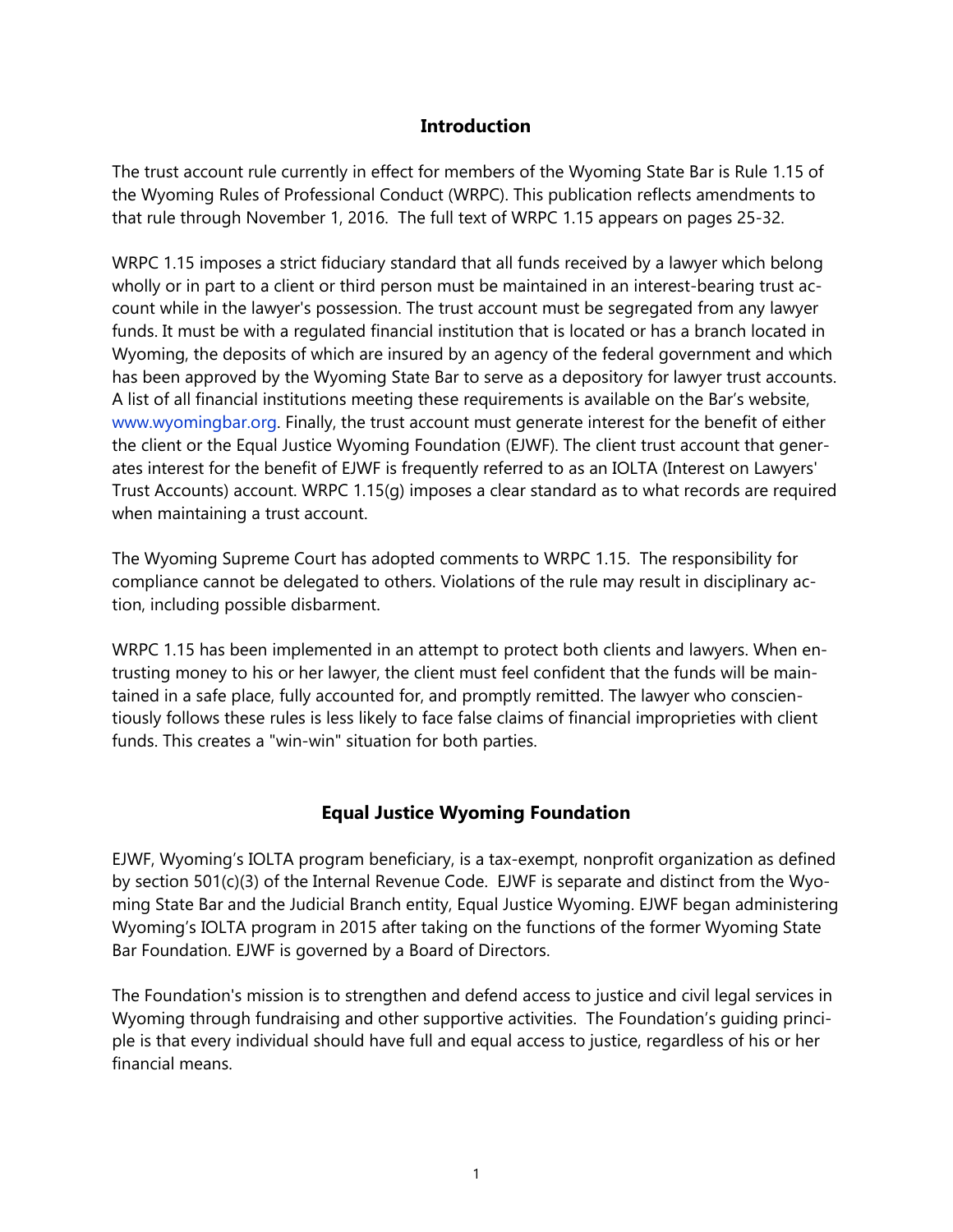EJWF distributes the funds received from the IOLTA Program for the purposes of providing legal services to low-income persons in Wyoming, who would otherwise be unable to obtain legal assistance; providing public education projects which promote a knowledge and awareness of the law; and providing projects which improve the administration of justice. For more information about EJWF, visit [www.equaljusticewyomingfoundation.org.](http://www.equaljusticewyomingfoundation.org/)

# **Getting Started**

# **Do I need a trust account?**

The purpose of a trust account is to protect your clients' funds. WRPC 1.15(a) requires a lawyer to deposit and hold in a trust account any funds belonging to a client or third person, that are in the lawyer's possession, in connection with a representation. This requirement protects client funds from lawyers' creditors or personal financial problems. Therefore, any lawyer who expects to handle client funds should open a trust account. If you are not in private practice, or if you do not expect to receive client funds, there is no need to open a trust account. A law firm may open one account for all lawyers in the firm.

# **I am an out of state practitioner. Do I need a Wyoming trust account?**

A trust account complying with WRPC 1.15 is required for funds of clients or third persons coming into a lawyer's possession in the course of legal representation for which membership in the Wyoming State Bar is required. (Members of the Wyoming State Bar who, because of the nature of their practice, do not, in the course of providing legal representation requiring membership in the Wyoming State Bar, receive funds of clients or third persons need not maintain a trust account in compliance with this rule.) The account must be with a regulated financial institution that is located or has a branch located in Wyoming which has been approved by the Wyoming State Bar to serve as a depository for lawyer trust accounts. The Wyoming State Bar maintains a list of approved trust account depository institutions on its website at [www.wyomingbar.org.](http://www.wyomingbar.org/)

# **What are the Wyoming State Bar's criteria for approval of a trust account depository institution?**

In order to be approved as a trust account depository institution, the financial institution must be insured by an agency of the federal government and must have a Trust Account Overdraft Notification Agreement on file with the Wyoming State Bar. See WRPC 1.15(b). The Wyoming State Bar maintains a list of approved trust account depository institutions on its website at [www.wyomingbar.org.](http://www.wyomingbar.org/)

**Note:** In order to qualify as a depository institution for an IOLTA account, the financial institution must also be approved by the Equal Justice Wyoming Foundation (EJWF). EJWF maintains a list of IOLTA Eligible Institutions on its website at [www.equaljusticewyomingfoundation.org.](http://www.equaljusticewyomingfoundation.org/) See page 10.

# **What are the reporting requirements for my Wyoming trust account?**

On or shortly after October 1st each year, you will receive an email notification from the Wyoming State Bar that your Annual License Fee Statement is due by November 30<sup>th</sup>. The statement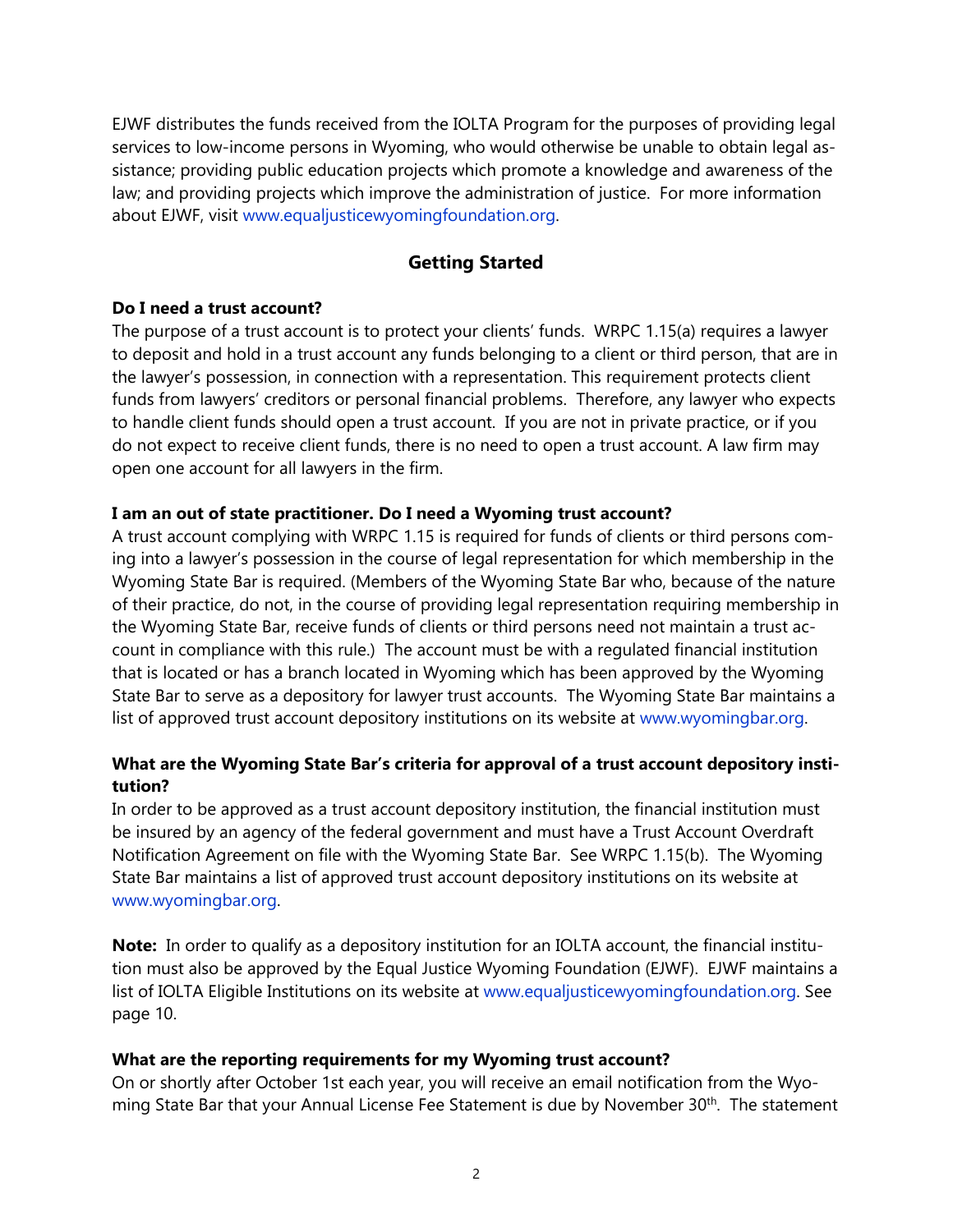contains the following trust account certification section regarding your compliance with WRPC 1.15, which you must complete and return:

| <b>Trust Account Certification</b><br>I have complied with Rule 1.15 of the Wyoming Rules<br>п<br>of Professional Conduct by maintaining a trust account with<br>a bank or savings and loan association that is located or<br>has a branch located in Wyoming, the deposits of which are<br>insured by an agency of the federal government and which<br>has been approved by the Wyoming State Bar to serve as a<br>depository for lawyer trust accounts. | or | I am not required to maintain a Wyoming trust account<br>п.<br>because the nature of my practice is such that I do not, in<br>the course of providing legal representation requiring me<br>to be a member of the Wyoming State Bar, receive funds<br>of clients or third persons. See Rule 1.15(h). |
|-----------------------------------------------------------------------------------------------------------------------------------------------------------------------------------------------------------------------------------------------------------------------------------------------------------------------------------------------------------------------------------------------------------------------------------------------------------|----|-----------------------------------------------------------------------------------------------------------------------------------------------------------------------------------------------------------------------------------------------------------------------------------------------------|
| Wyoming Financial Institution: Wyoming Financial Institution:<br>Wyoming Branch Location: New York Contract Contract Contract Contract Contract Contract Contract Contract Contract Contract Contract Contract Contract Contract Contract Contract Contract Contract Contract Contract Contract<br>Account Number: Account Number:<br>Wyoming IOLTA: TYes TNo<br>Name of Account: Name of Account:<br>Attach additional sheets as necessary               |    | Section 8 MUST be<br>completed by ALL members.                                                                                                                                                                                                                                                      |

Vvo-Conduct to maintain a separate account for the deposit of funds belonging to clients or third parties. I consent to the above-listed financial institution disclosing such account overdraft notification to the Wyoming State Bar's Office of Bar Counsel as is required by Rule 1.15(b)(1) of the Wyoming Rules of Professional Conduct.

Signature \_

Date

### **What are some examples of client funds which are required to be placed in a trust account?**

#### **Advance fee and cost deposits**

Advance fee and cost deposits are funds given to you by clients to pay for future fees and costs; these are fees you have not yet earned or costs you have not yet paid. Advance fee and cost deposits are considered client funds and must be deposited into the trust account because the client expects that the funds will be safeguarded until needed. If you handle advance fee deposits, you need a trust account. Advance fee deposits should be distinguished from "retainers" and "flat fees" (see the discussion of retainers and flat fees on pages 5-8).

#### **Settlement payments**

Settlement proceeds are considered client funds and must be handled in accordance with WRPC 1.15. WRPC 1.15(e) provides that upon receipt of settlement funds, a lawyer must promptly notify the client and any third parties who have an interest in the settlement. The rule requires the lawyer to promptly deliver to the client or third party the portion of the settlement that the client or third party is entitled to receive and, upon request, to promptly render a full accounting regarding the settlement. Complete records of such accountings must be preserved for a period of five years after termination of the representation. (Remember that all contingent fee arrangements must be in writing and signed by the client. See the Rules Governing Contingent Fees for Members of the Wyoming State Bar.)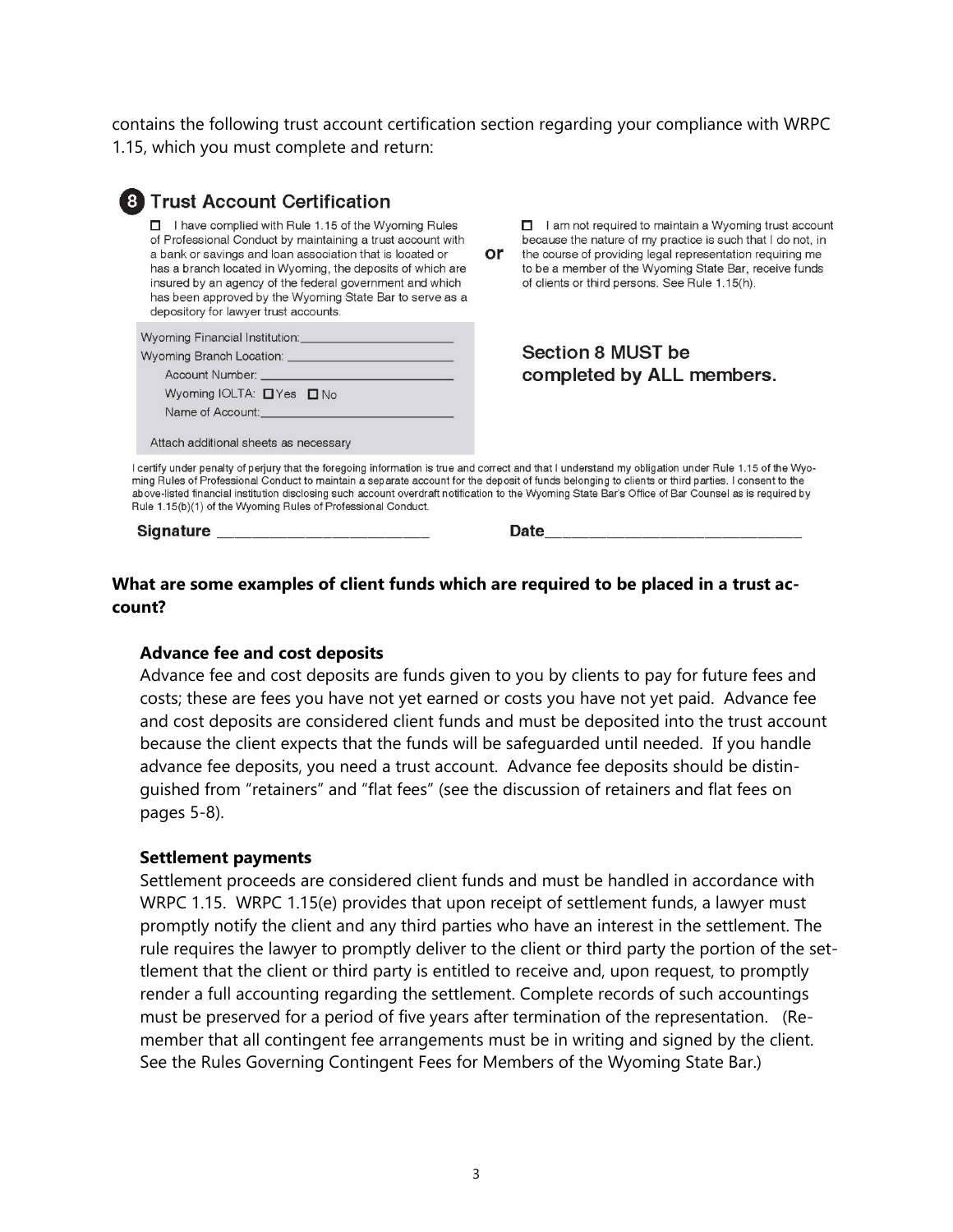#### **Overpayments**

Overpayments are considered to be partially earned (the part covering the outstanding balance) and partially unearned (the overpaid portion). WRPC 1.15(d) states that a lawyer "shall deposit into a client trust account legal fees that have been paid but not yet earned and expenses that are anticipated but have not yet been incurred. The lawyer may withdraw such advance payments only as fees are earned or expenses incurred." Therefore, overpayments must initially be deposited into the trust account. The earned portion must be withdrawn once the funds have been collected. (See the section on disbursing funds at pages 14-16 for more information about collected funds.) The unearned portion may be refunded to the client, or if the client so chooses, held in the trust account to apply to future services. Under no circumstances is it permissible to deposit client overpayments to the general business account.

If you would rather not deposit the overpayment into the trust account, you can send the payment back to the client and ask that the check be reissued for the proper amount.

**Note:** If client overpayments occur frequently, you may want to review your billing statement to determine if its format is confusing. Some billing programs do not clearly differentiate between the current billing amount and the total client balance to date; this may be the cause of overpayment.

### **Funds held in other fiduciary capacities**

If you are holding funds in connection with a representation in which you are also acting as a trustee, agent, escrow agent, guardian, personal representative, or executor, those funds must be deposited and held in a trust account. If you are simply acting as the executor of an estate, trustee of a trust, etc., and not serving as a lawyer for the entity, WRPC 1.15 does not apply. In those situations, funds would generally be held in accounts with the tax identification number of the estate or trust, not in the lawyer's trust account.

#### **What does not go into a trust account?**

Knowing what must not go into the trust account is just as important as knowing what does go into the trust account. Depositing earned fees or personal funds into a trust account is regarded as "commingling," which can change the nature of the account and allow it to be subject to a lawyer's creditors. The following are some types of funds that must not be deposited into the trust account.

# **Fully earned fees (i.e., payments of bills)**

This is money you receive from your client that is already earned. If your client is paying the exact amount shown on your invoice (or less), that payment does not go into the trust account.

#### **Reimbursements for litigation expenses that have been advanced by a lawyer**

WRPC 1.8(e)(1) authorizes lawyers to advance the expenses of litigation. Any such advances by the lawyer should be paid out of the general business account, not the trust account.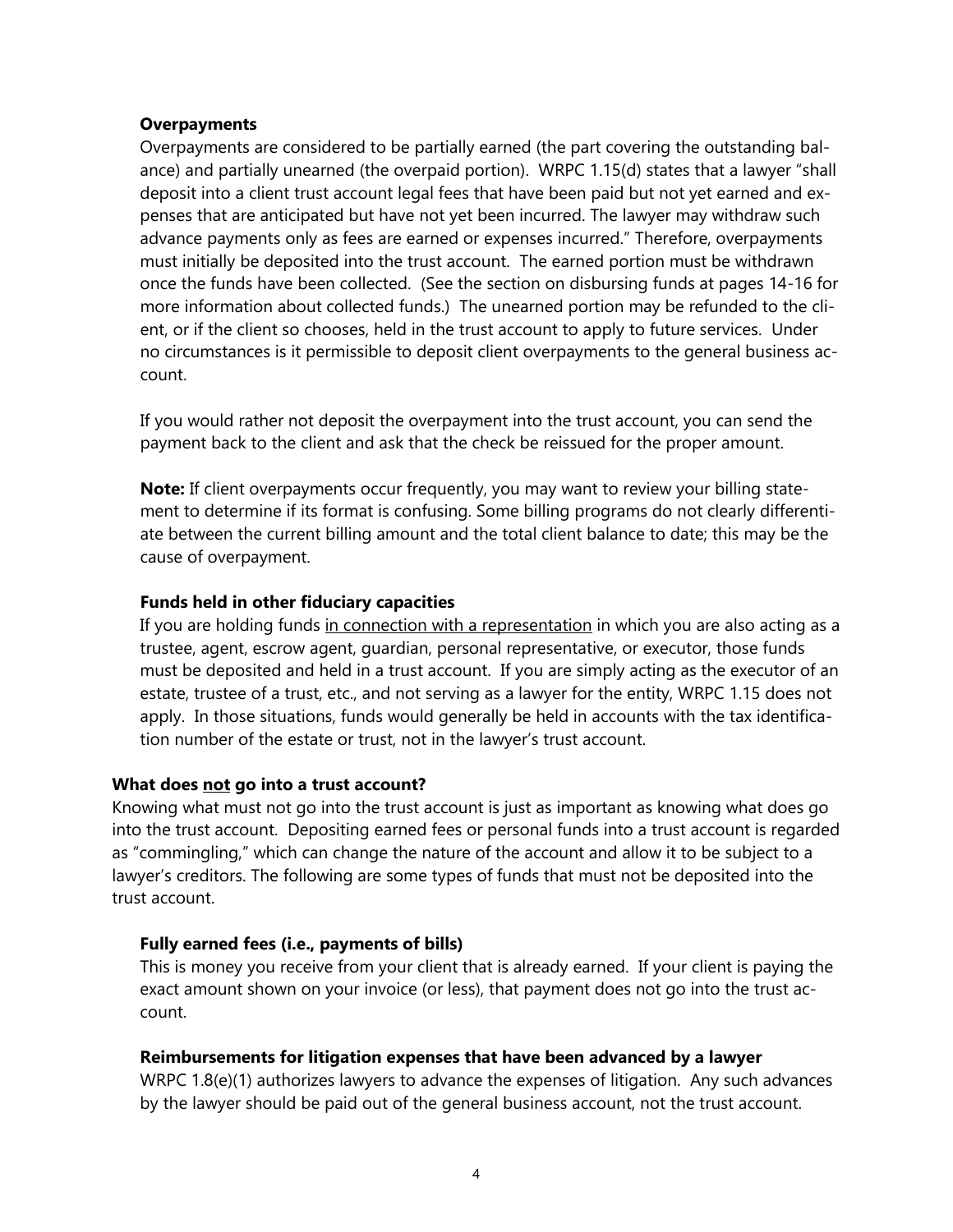These advances are usually paid by the lawyer when there are no client funds on deposit and, therefore, using the trust account would not be appropriate (i.e., you may not fund the costs for one client from monies held in trust for other clients). When you bill the client for these costs and the client makes a full or partial payment, you should deposit the funds into your general business account.

Sometimes the reimbursements for costs advanced will be paid from a settlement when it is received. Because part of the settlement belongs to the client, the settlement must be deposited into the trust account. The lawyer's portion to cover costs and fees is then withdrawn after the settlement check clears the bank and a settlement statement has been provided to the client (see WRPC 1.15(e)).

### **Retainers**

The term retainer has been widely misused and confused with advance fee deposits and flat fees, and some lawyers have used the term to describe nearly any type of fee paid in advance. Although not addressed in Wyoming's rules, case law generally holds that a retainer is a fee that a client pays to a lawyer to ensure the lawyer's availability during a specific period of time or on a specific matter, in addition to, and apart from any legal services to be performed. A retainer is not a deposit for fees for legal services that are to be performed in the future. Any payment made that is later applied to a client's account as the lawyer renders services is not a retainer.

A retainer agreement should be in writing and signed by the client. The written retainer agreement should clearly specify the time period or purpose of the lawyer's availability, that the client will be separately charged for any services provided, and that the lawyer will treat the payment as the lawyer's property immediately on receipt and will not deposit the fee into a trust account. If these steps are followed, retainers become the lawyer's property on receipt and do not go into a trust account.

#### **Flat fees**

Flat fees, sometimes referred to as fixed fees, offer considerable utility for client and lawyer alike. From the client's perspective, the flat fee provides predictability and control over the cost of hiring a lawyer. For lawyers, flat fees are particularly handy for routine, one-time tasks – preparation of a simple will; transactional documents such as deeds, purchase agreements and other contracts; or documents to create a corporation or limited liability company. However, as the fees charged under this arrangement become larger or relate to more complex situations, the need to be mindful of ethical considerations is heightened.

It is important to remember that the relationship between lawyer and client, although contract-based, implicates additional duties not typically found in a contract. For instance, although parties are generally free to choose the terms of their contracts so long as public policy is not violated, special considerations apply to fee arrangements between lawyers and clients: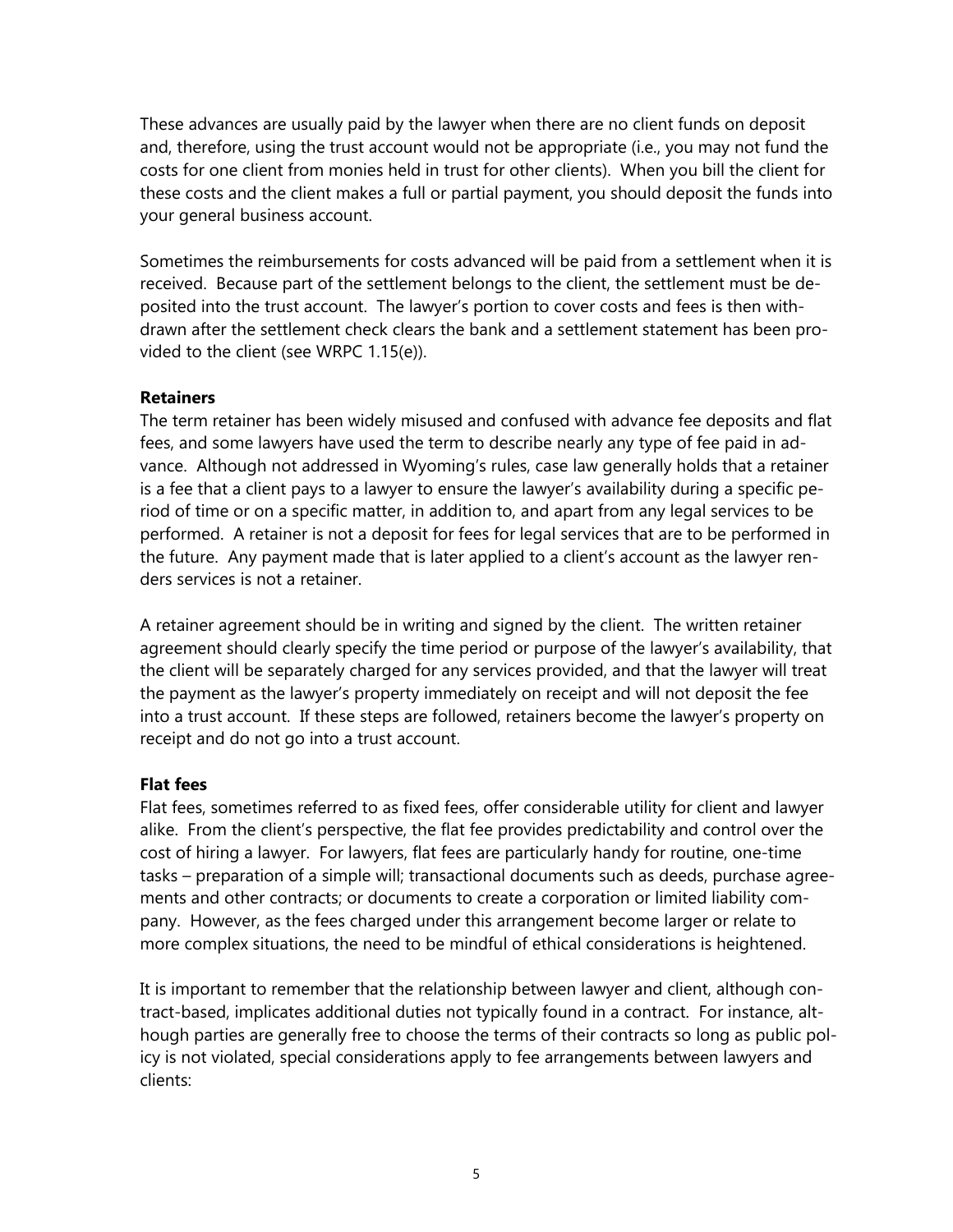Contractual clauses for payment of attorneys' fees are "generally a matter of agree-ment between the lawyer and client." [In re Hellerud](http://www.westlaw.com/Find/Default.wl?rs=dfa1.0&vr=2.0&DB=595&FindType=Y&ReferencePositionType=S&SerialNum=2009139118&ReferencePosition=41), [714 N.W.2d at 41.](http://www.westlaw.com/Find/Default.wl?rs=dfa1.0&vr=2.0&DB=595&FindType=Y&ReferencePositionType=S&SerialNum=2009139118&ReferencePosition=41) However, "[t]he reasonableness of a fee is not measured solely by examining its value at the outset of the representation; indeed an otherwise-reasonable fee can become unrea-sonable if the lawyer fails to earn it." [Attorney Grievance Comm'n of Maryland v. Gar](http://www.westlaw.com/Find/Default.wl?rs=dfa1.0&vr=2.0&DB=7691&FindType=Y&ReferencePositionType=S&SerialNum=2027964174&ReferencePosition=1178)[rett](http://www.westlaw.com/Find/Default.wl?rs=dfa1.0&vr=2.0&DB=7691&FindType=Y&ReferencePositionType=S&SerialNum=2027964174&ReferencePosition=1178), 427 Md. 209, [46 A.3d 1169, 1178 \(2012\).](http://www.westlaw.com/Find/Default.wl?rs=dfa1.0&vr=2.0&DB=7691&FindType=Y&ReferencePositionType=S&SerialNum=2027964174&ReferencePosition=1178) Attorneys' duties to clients can exceed the duties of parties under contract law. This is because the attorney-client relationship is a fiduciary relationship of trust and confidence. Lee v. LPP Morta. Ltd., 2003 [WY 92, ¶ 21, 74 P.3d 152, 160 \(Wyo. 2003\);](http://www.westlaw.com/Find/Default.wl?rs=dfa1.0&vr=2.0&DB=4645&FindType=Y&ReferencePositionType=S&SerialNum=2003553569&ReferencePosition=160) [Bevan v. Fix,](http://www.westlaw.com/Find/Default.wl?rs=dfa1.0&vr=2.0&DB=4645&FindType=Y&ReferencePositionType=S&SerialNum=2002200787&ReferencePosition=1029) [2002 WY 43, ¶ 53, 42 P.3d](http://www.westlaw.com/Find/Default.wl?rs=dfa1.0&vr=2.0&DB=4645&FindType=Y&ReferencePositionType=S&SerialNum=2002200787&ReferencePosition=1029)  [1013, 1029 \(Wyo. 2002\).](http://www.westlaw.com/Find/Default.wl?rs=dfa1.0&vr=2.0&DB=4645&FindType=Y&ReferencePositionType=S&SerialNum=2002200787&ReferencePosition=1029)

Bd. of Prof'l Resp. v. Casper, 318 P.3d 790, 795-96 (Wyo. 2014).

Flat fee arrangements, like all billing for legal services, must comply with WRPC 1.5. WRPC 1.5(a) provides, "A lawyer shall not make an agreement for, charge, or collect an unreasonable fee or an unreasonable amount for expenses." The rule lists the factors to be considered in determining the reasonableness of a fee:

- (1) the time and labor required, the novelty and difficulty of the questions involved, and the skill requisite to perform the legal service properly;
- (2) the likelihood, if apparent to the client, that the acceptance of the particular employment will preclude other employment by the lawyer;
- (3) the fee customarily charged in the locality for similar legal services;
- (4) the amount involved and the results obtained;
- (5) the time limitations imposed by the client or by the circumstances;
- (6) the nature and length of the professional relationship with the client;
- (7) the experience, reputation, and ability of the lawyer or lawyers performing the services; and
- (8) whether the fee is fixed or contingent.

WRPC 1.5(b) carries forward the principles of WRPC 1.2 (scope of representation) and WRPC 1.4 (communication) and reiterates the importance of reaching an understanding with the client regarding fees:

The scope of the representation and the basis or rate of the fee and expenses for which the client will be responsible shall be communicated to the client, preferably in writing, before or within a reasonable time after commencing the representation, except when the lawyer will charge a regularly represented client on the same basis or rate. \* \* \* Any changes in the basis or rate of the fee or expenses shall also be communicated to the client.

Comment 4 to WRPC 1.5 states, "A lawyer may require advance payment of a fee, but is obliged to return any unearned portion. See Rule 1.16(d)." The referenced WRPC 1.16(d) provides in pertinent part, "Upon termination of representation, a lawyer shall take steps to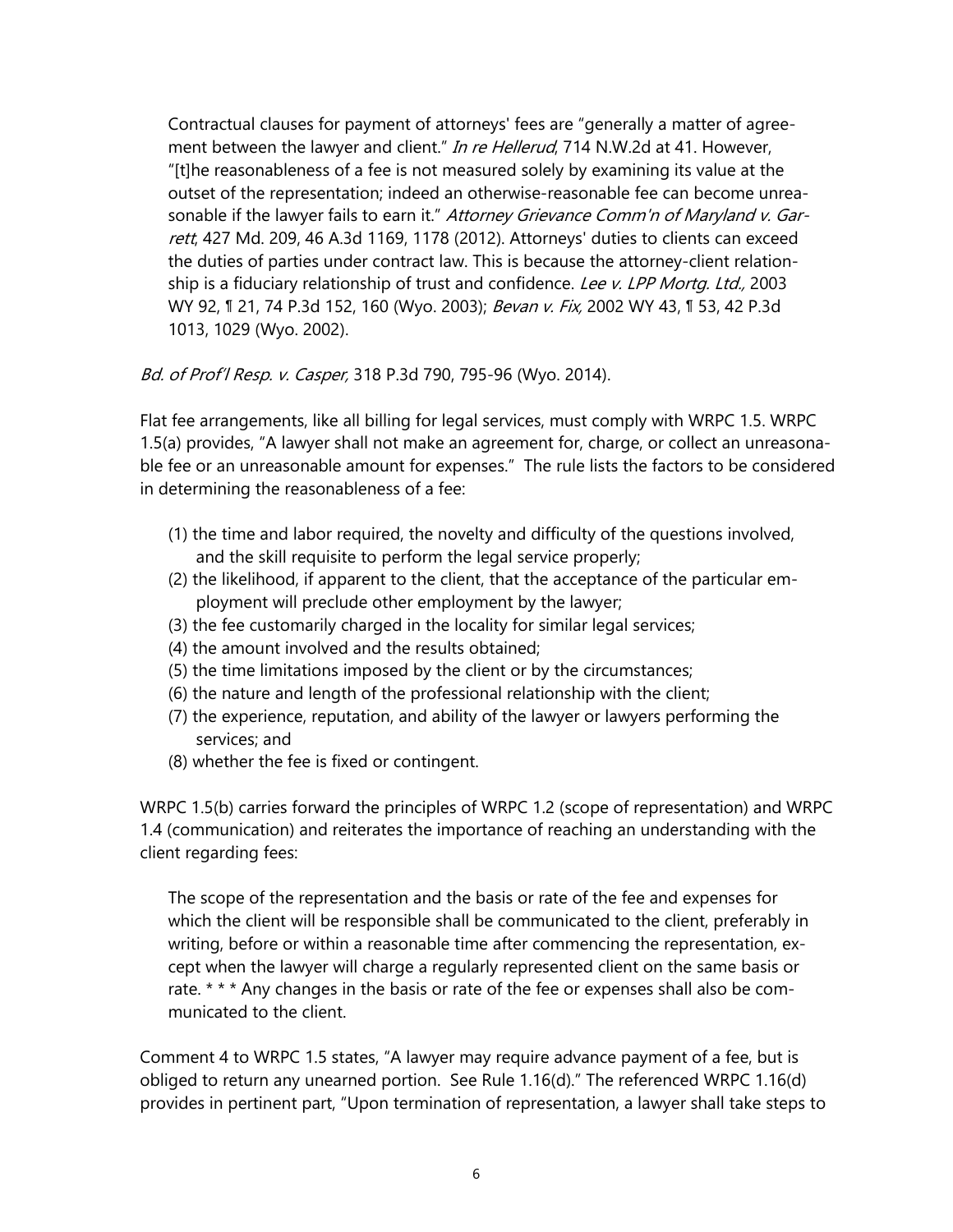the extent reasonably practicable to protect a client's interests, such as \* \* \* refunding any advance payment of fee or expense that has not been earned or incurred."

To summarize, (1) even fees paid in advance must be earned; and (2) clients are free to discharge their lawyers at any time. Whether the decision to terminate the representation is the lawyer's or the client's, lawyers are obligated to return any unearned fees.

# What is a reasonable flat fee?

In recent years, the Wyoming Supreme Court has repeatedly emphasized that "[a] reasonable fee can only be fixed by the exercise of judgment." Dishman v. First Interstate Bank, 362 P.3d 360, 366 (Wyo. 2015) (quoting *Tolin v. State (In re NRF*[, 294 P.3d 879, 883 \(Wyo. 2013\)\)](http://www.westlaw.com/Link/Document/FullText?findType=Y&serNum=2029730058&pubNum=0004645&originatingDoc=I495ab39c9dcf11e5b4bafa136b480ad2&refType=RP&fi=co_pp_sp_4645_882&originationContext=document&vr=3.0&rs=cblt1.0&transitionType=DocumentItem&contextData=(sc.Search)#co_pp_sp_4645_882); see also Bd. of Prof'l Resp. v. Casper, supra, 318 P.3d at 796. This tenet applies with particular force to setting a flat fee, for which, if challenged, the lawyer has the burden of proving reasonableness. See Rule 5(o), Wyoming Rules for Fee Arbitration.

Although case law in Wyoming with respect to flat fees is sparse, Professor John M. Burman has suggested some broad guidelines:

A fixed fee may be based on an estimate of the time which will be involved, or it may be set lower or higher to generate future business or reflect the reality that lawyers become more efficient in producing work which is, nevertheless, of significant value to the client. Also, a lawyer may have invested substantial time in ensuring that the documents comply with applicable laws—it would be unfair and unreasonable to bill one client for all that time; it would also be unethical to bill every client for the time it took to prepare the initial document.

Burman, J.M., PROFESSIONAL RESPONSIBILITY IN WYOMING §5.5.3.3.3, pp. 157-58 (Wyo. State Bar 2008).

# Is a flat fee ever nonrefundable?

Though Wyoming has never spoken to this issue, the answer is probably not. An agreement providing that no portion of the fee will be refunded is viewed in most jurisdictions as an unenforceable interference with the client's right to discharge the lawyer.

Lawyers should not avoid flat fee arrangements in situations in which they make sense. However, in fixed fee arrangements as in all matters of billing for legal services, certain considerations should be kept in mind:

- You must have an understanding with your client as to the scope of your representation and the fee arrangement on the front end.
- Although written fee agreements are mandatory only in contingent fee matters, you should utilize a written engagement agreement to include fee provisions in all engagements.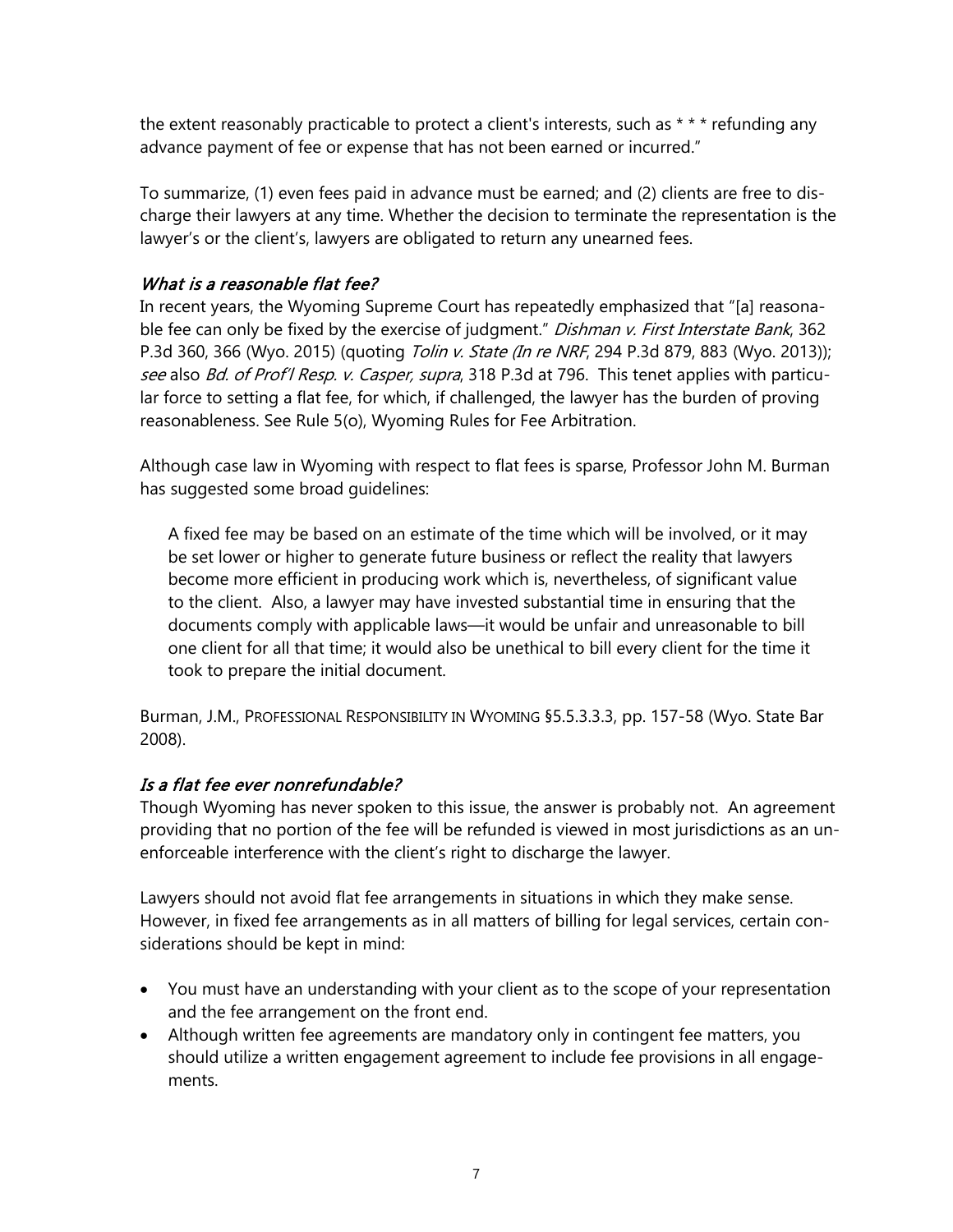- Be prepared to defend your fee for reasonability and to show that you utilized professional billing judgment in setting the fee.
- Remember that if the fee is challenged, the burden will be on you to prove reasonableness.
- Be careful about non-refundability provisions. The better practice is to advise your client in writing that if representation is terminated before you have provided all legal services described in the agreement, the client may be entitled to a refund of all or part of the fee based on the value of legal services performed prior to termination.
- Keep your time, even in flat fee arrangements. If you have to defend a challenge to your fee, the tribunal will naturally want to know how much work you actually performed.
- If you are going to treat an advance payment as non-refundable, be ready to defend it as a retainer (see page 5, supra).
- As a matter of course, deposit flat fees into your trust account and withdraw them only as/after the fee is earned. Stay away from "earned upon receipt" provisions in your fee agreement.

Flat fee arrangements work best when the lawyer can predict with confidence how much work will need to be done on a particular matter. The more complex the matter – and the less sophisticated the client – the higher the risk that flat fee arrangements may become problematic.

# **Lawyers' personal or business transactions**

Deposits related to a lawyer's personal or business transactions must not be placed in the trust account. The trust account is designed to hold client funds, not funds relating to employees, stockholders, outside counsel, friends, businesses of the lawyer, and/or personal real estate transactions. Make sure trust account deposits are for your clients and connected with a representation before depositing the funds into the trust account.

# **Which type of trust account should I use?**

You've determined that you handle client money and therefore need to open a trust account. Which type of trust account should you use?

# **1. IOLTA (Interest on Lawyers' Trust Accounts) Account**

As discussed above, interest on IOLTA accounts goes to the Equal Justice Wyoming Foundation (EJWF). These types of accounts should be used if you will handle client money for a short period of time, or if the funds are nominal. WRPC 1.5(a)(1) provides, "An IOLTA Account is a pooled interest-bearing account that shall include only client or third person funds that cannot earn income for the client or third person in excess of the costs incurred to secure such income while the funds are held. All other client or third person funds shall be deposited into a Non-IOLTA Account." WRPC 1.15(a)(3) provides, "A lawyer shall review the IOLTA Account at reasonable intervals to determine whether changed circumstances require the funds to be deposited prospectively in a Non-IOLTA Account."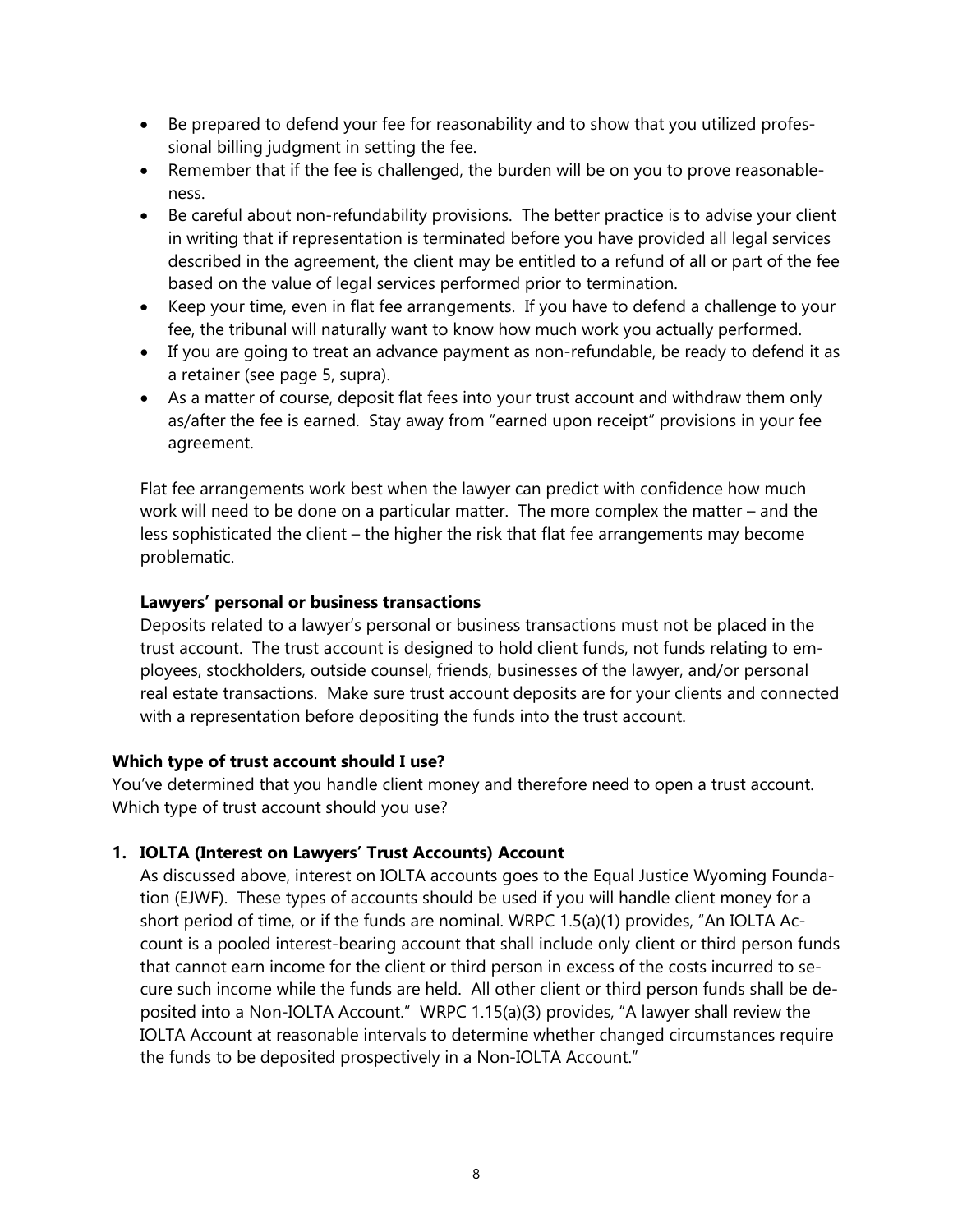For a list of the factors that you must consider in determining whether client or third person funds should be deposited in an IOLTA account or a non-IOLTA account, see WRPC 1.15(a)(1)(i). For lawyers, IOLTA accounts carry the advantage of eliminating the bookkeeping headaches associated with allocating interest among clients which is a necessity for pooled interest-bearing non-IOLTA accounts (see No. 3 below).

### **2. Individual Interest-Bearing Non-IOLTA Account**

You must use an individual interest-bearing client trust account if your client instructs you to do so in writing (see WRPC 1.15(b)(2)). Establishing the account may include a charge for your time in opening the account in addition to any bank charges. The cost of maintaining the account would include any monthly bank service charges and charges for preparation of the trust account bank and client ledger reconciliations. The account is set up using the client's tax identification number, but the attorney is the signer on the account.

### **3. Pooled Interest-Bearing Non-IOLTA Account**

WRPC 1.15(a)(2)(ii) allows for a pooled client trust account "with subaccounting by the depository institution or by the lawyer. Such subaccounting shall provide for computation of net interest or dividend earned by each client or third person's funds and the payment thereof to the client or third person." These accounts are seldom used due to the complexity of allocating the interest and the extra accounting work involved.

### **Who may be a signer on a trust account?**

WRPC 1.5(b)(4)(vii) provides, "Only a lawyer admitted to practice law in Wyoming or a person supervised by such lawyer shall be an authorized signatory on a trust account." In addition, WRPC 5.3 imposes important responsibilities upon lawyers with respect to supervision of nonlawyer assistants. Best practices require that appropriate internal controls be implemented with respect to all aspects of trust account administration, including the designation of persons authorized to sign checks on the account and physical control of the checks themselves.

Lawyers or law firms who disburse funds by electronic transfer may not wish to perform the manual execution of those transactions themselves. In those cases, it is recommended that you create an authorization form noting the amount of transfer, recipient, client, routing number, and bank account number, etc., and signed by a lawyer authorized to sign on the trust account. The executed form can then be given to a bookkeeper or assistant who will complete the transfer. The lawyer who performs the quarterly review of trust account records required by WRPC 1.15(g)(3) should compare the authorization forms to the bank statement to ensure that all the transfers from the trust account were properly authorized.

# **How do I open an IOLTA account?**

Remember that IOLTA accounts should be used if you will handle client money for a short period of time, or if the funds are nominal. WRPC 1.15(a)(1) provides, "An IOLTA Account is a pooled interest-bearing account that shall include only client or third person funds that cannot earn income for the client or third person in excess of the costs incurred to secure such income while the funds are held. All other client or third person funds shall be deposited into a Non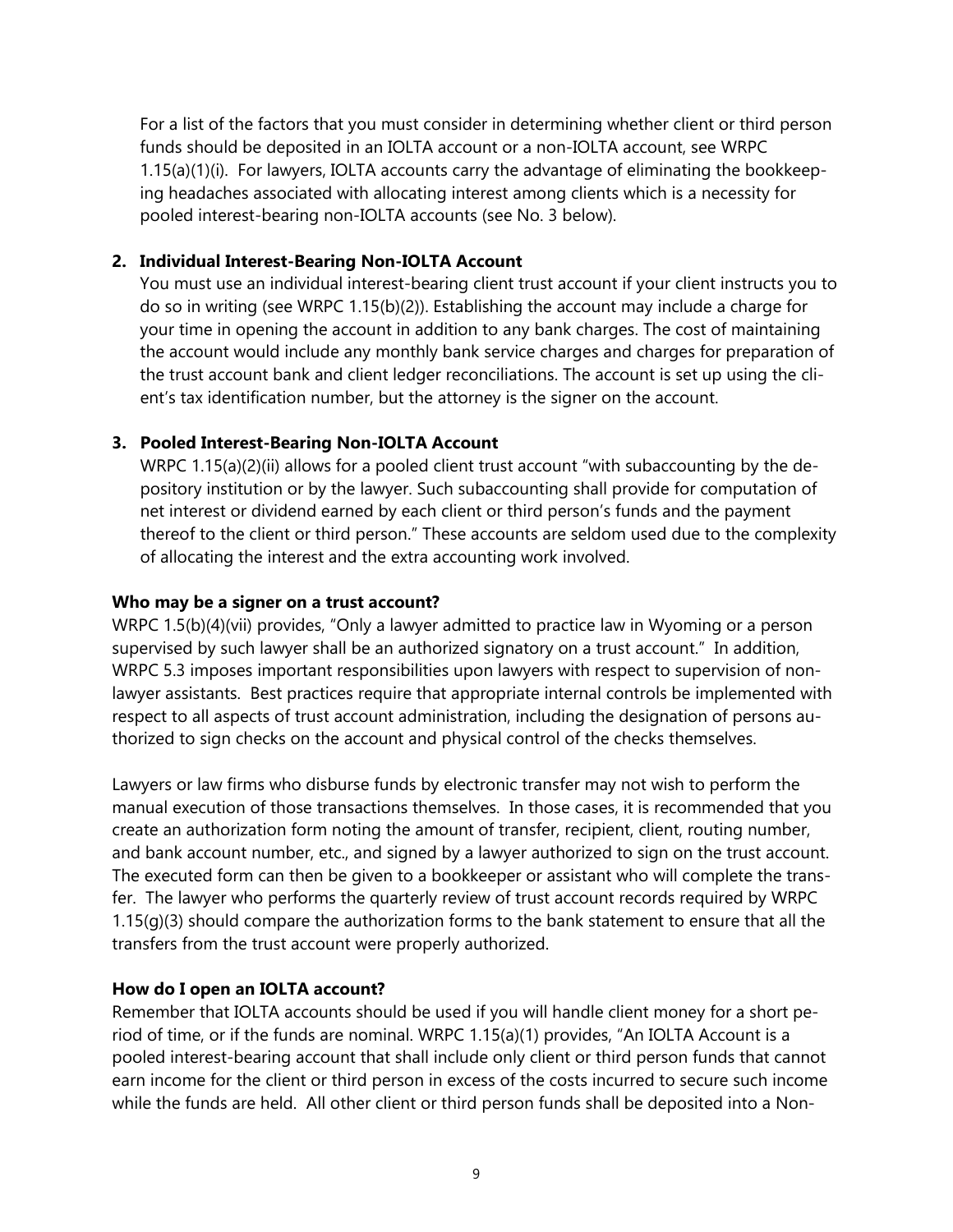IOLTA Account." For a list of the factors that you must consider in determining whether client or third person funds should be deposited in an IOLTA account or a non-IOLTA account, see WRPC  $1.15(a)(1)(i)$ .

### **1. Decide which financial institution you want to use for the account.**

Depository institutions for IOLTA accounts, like all trust accounts, must be approved by the Wyoming State Bar (see page 2). In addition, for IOLTA accounts, WRPC 1.15(a)(1)(ii) provides, "Lawyers may only place their IOLTA Accounts in IOLTA Eligible Institutions." Some IOLTA Eligible Institutions offer significantly higher rates of interest on IOLTA accounts to help increase access to justice for Wyoming citizens. EJWF recognizes these as Leadership Financial Institutions. They are identified in orange type on the IOLTA Eligible Institutions list which is available on EJWF's website, [www.equaljusticewyomingfoundation.org.](http://www.equaljusticewyomingfoundation.org/)

**Note:** Many lawyers choose to have their IOLTA account at the financial institution they use for other banking. Some deliberately use a different bank so that there can be no inadvertent mixing of their general business account transactions with the trust account.

### **2. Give the bank instructions that you want to open an IOLTA account.**

Lawyers desiring to open an IOLTA account may complete EJWF's IOLTA Participation Form for Attorneys (available on EJWF's website) and return it to an IOLTA eligible institution to open an account. The account must be in the name of the lawyer or the law firm and be clearly labeled or designated as a "trust account." The lawyer must be able to write checks or make disbursements directly from the account. IOLTA accounts must be set up using the tax identification number of EJWF: 27-3029906. The interest earned on IOLTA accounts is remitted monthly by the financial institution to EJWF.

Lawyers and financial institutions seeking information about the Wyoming IOLTA program or how to establish an IOLTA account may contact the Equal Justice Wyoming Foundation by mail to 2300 Capitol Ave., 1st Floor, Cheyenne, WY 82002, by email to [angie.dorsch@equal](mailto:angie.dorsch@equal-justicewyomingfoundation)[justicewyomingfoundation.](mailto:angie.dorsch@equal-justicewyomingfoundation)org or by phone at 307-777-8383. There are helpful resources available on EJWF's website, [www.equaljusticewyomingfoundation.org.](http://www.equaljusticewyomingfoundation.org/)

# **3. Order checks and deposit slips.**

You must be able to write checks or make disbursements directly from the account. The checks and deposit slips for your IOLTA account should be clearly labeled "IOLTA Trust Account." In addition, it is a good idea to have checks of different color from the checks used for your general business account. These details may prevent erroneous use of the trust account.

The cost of printing checks and deposit slips is your responsibility. You can make an initial deposit to the trust account in an amount sufficient to cover this cost or have these costs charged to your general business account. Under no circumstances should it be deducted from client funds in the trust account.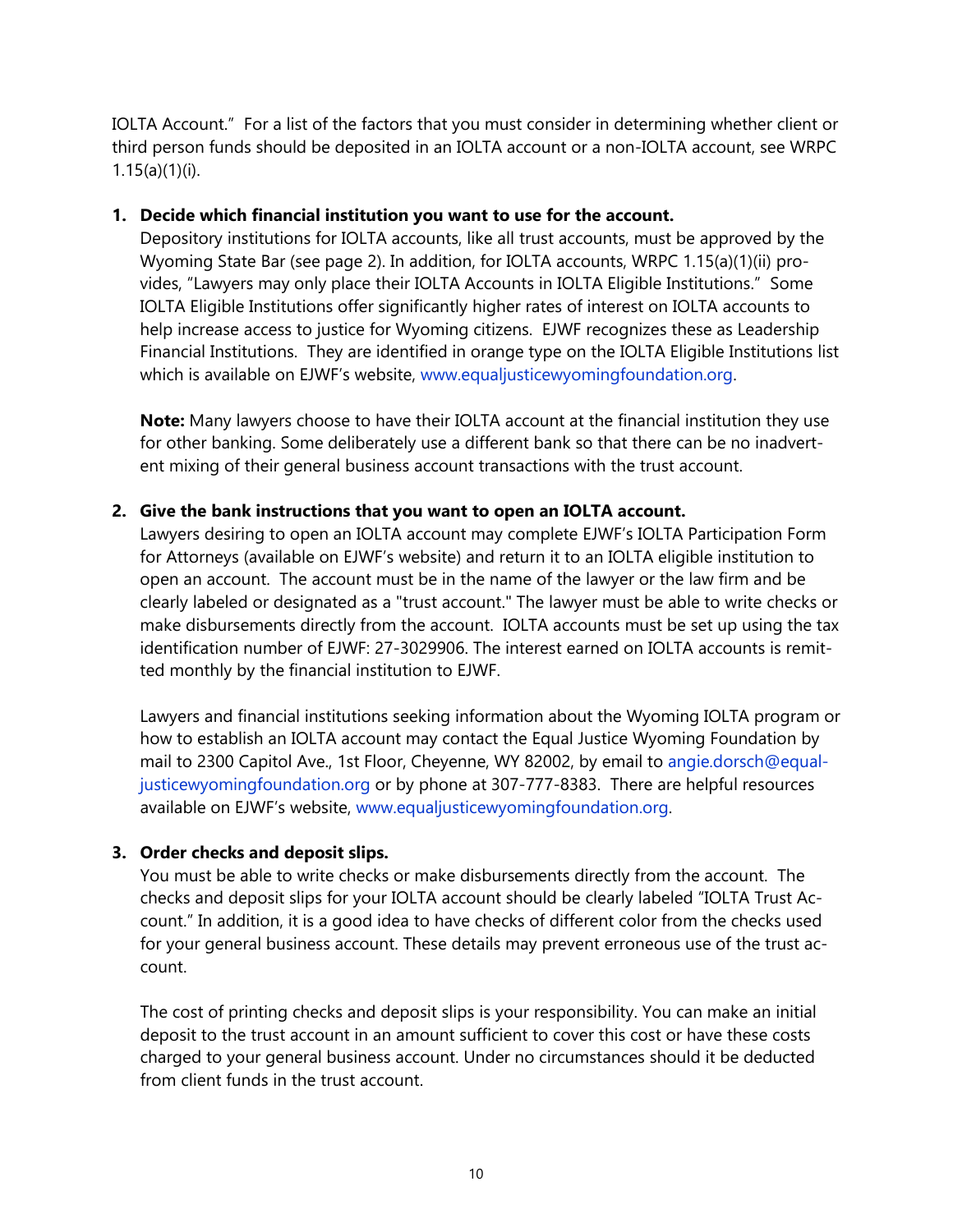#### **What about bank fees for IOLTA accounts?**

Many attorneys mistakenly believe that a bank cannot charge fees for an IOLTA account. Although most banks do not charge fees for IOLTA accounts, some do. Fees incurred in IOLTA accounts may be deducted from the interest earned on the account and the difference is remitted to the EJWF. WRPC 1.15(a)(1)(iii)(B) lists what may be included in reasonable account fees, including per deposit and check charges, a fee in lieu of minimum balance, sweep fees, FDIC insurance fees, and a reasonable IOLTA account administration fee. Any other service charges or fees are the sole responsibility of, and may be charged to, the lawyer maintaining the IOLTA account.

Some fees the lawyer remains responsible for are check printing, NSF, and stop payment fees. So what is the proper way to pay bank fees? WRPC 1.15(c) states, "A lawyer may deposit the lawyer's own funds in a trust account solely to satisfy the bank's minimum deposit requirement or for the purpose of paying bank service charges on that account, but only in an amount necessary for such purposes."

You are permitted to keep a reasonable amount of personal or business funds in the IOLTA account to cover any bank fees you might incur. In determining this amount, the lawyer needs to look at an average of a few months' fees. Some law firms will be charged significantly more fees than others. While it is acceptable to have some law firm money in a trust account to cover bank fees, it is not acceptable to keep money in the trust account as a "cushion" to prevent overdrafts. Also, note that if asked, some banks will charge any trust account fees to the general business account, thereby avoiding the fee issue altogether.

# **How do I open a non-IOLTA account?**

Remember that non-IOLTA accounts are required when the amount of funds being held on behalf of an individual client or third person is sufficient to earn income for the client or third person in excess of the costs incurred to secure such income while the funds are held (see WRPC 1.15(a)(1)). For a list of the factors that you must consider in determining whether client or third person funds should be deposited in an IOLTA account or a non-IOLTA account, see WRPC 1.15(a)(1)(i). Any interest earned on non-IOLTA accounts must be paid to the client(s) or third person(s).

There are two types of non-IOLTA accounts: (1) individual interest-bearing accounts and (2) pooled interest-bearing accounts (see page 9). Individual interest-bearing accounts are required when you have the client's written instruction to do so (see WRPC 1.15(b)(2)).

#### **1. Decide which financial institution you want to use for the account.**

Depository institutions for all trust accounts must be approved by the Wyoming State Bar. In order to be approved, the financial institution must be insured by an agency of the federal government and must have a Trust Account Overdraft Notification Agreement on file with the Wyoming State Bar. See WRPC 1.15(b). The Wyoming State Bar maintains a list of approved trust account depository institutions on its website at [www.wyomingbar.org.](http://www.wyomingbar.org/)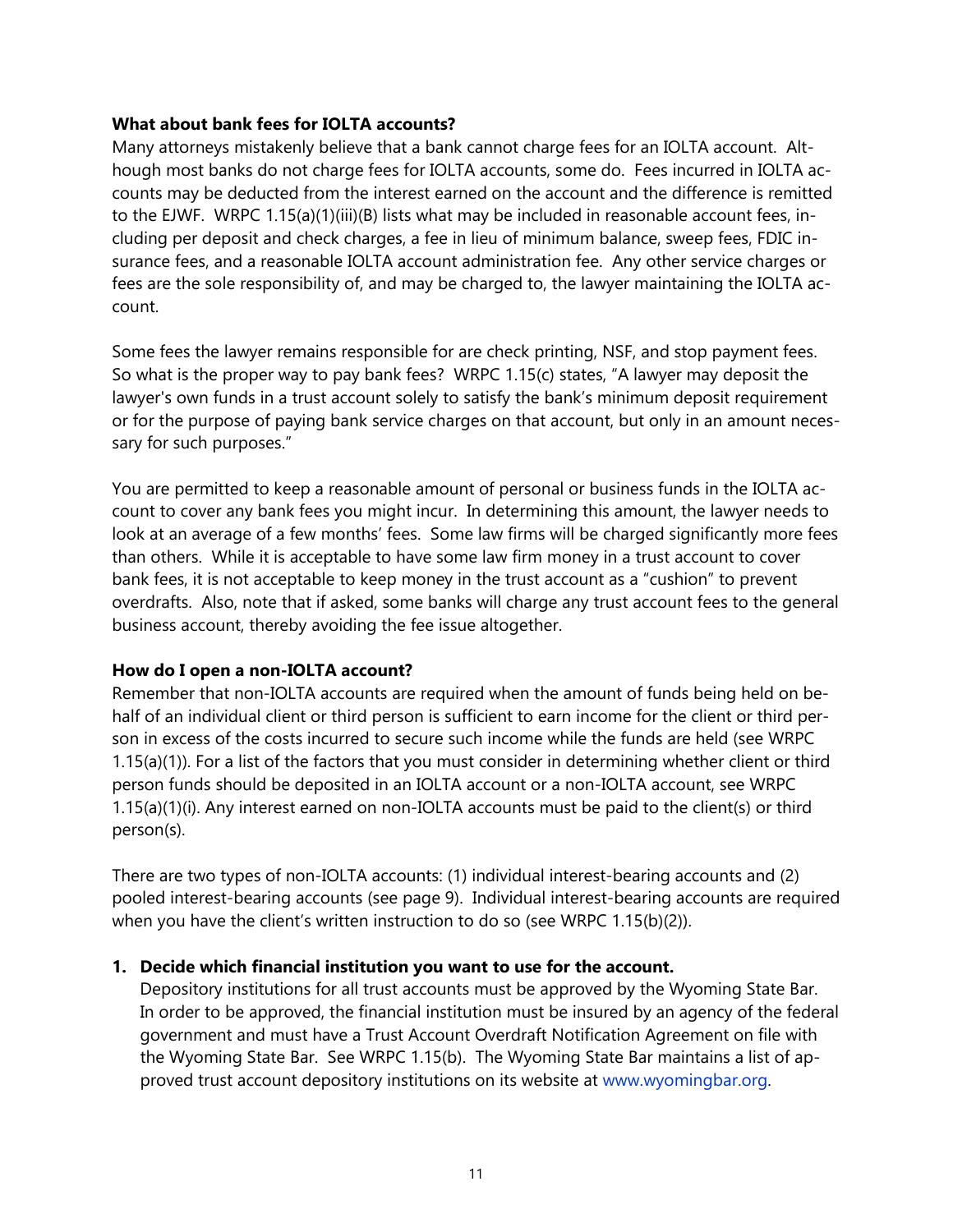**Note:** Many lawyers choose to have their trust account at the financial institution they use for other banking. Some deliberately use a different bank so that there can be no inadvertent mixing of their general business account transactions with the trust account.

#### **2. Give the bank instructions that you want to open a non-IOLTA trust account.**

For an individual interest-bearing trust account, you will need your client's tax identification number. This is either a Social Security number or an EIN (Employer Identification Number). For a pooled interest-bearing trust account, use your tax identification number or your law firm's. The account must be in your name or the name of your law firm and be clearly labeled or designated as a "trust account."

# **3. Order checks and deposit slips.**

You must be able to write checks or make disbursements directly from the account. The checks and deposit slips for your non-IOLTA account(s) should be clearly labeled "Client Trust Account." In addition, it is a good idea to have checks of a different color from the checks used for your general business account. These details may prevent erroneous use of the trust account.

The costs of checks and deposit slips, along with other costs associated with opening and maintaining non-IOLTA trust accounts are properly charged to the client(s) or third person(s).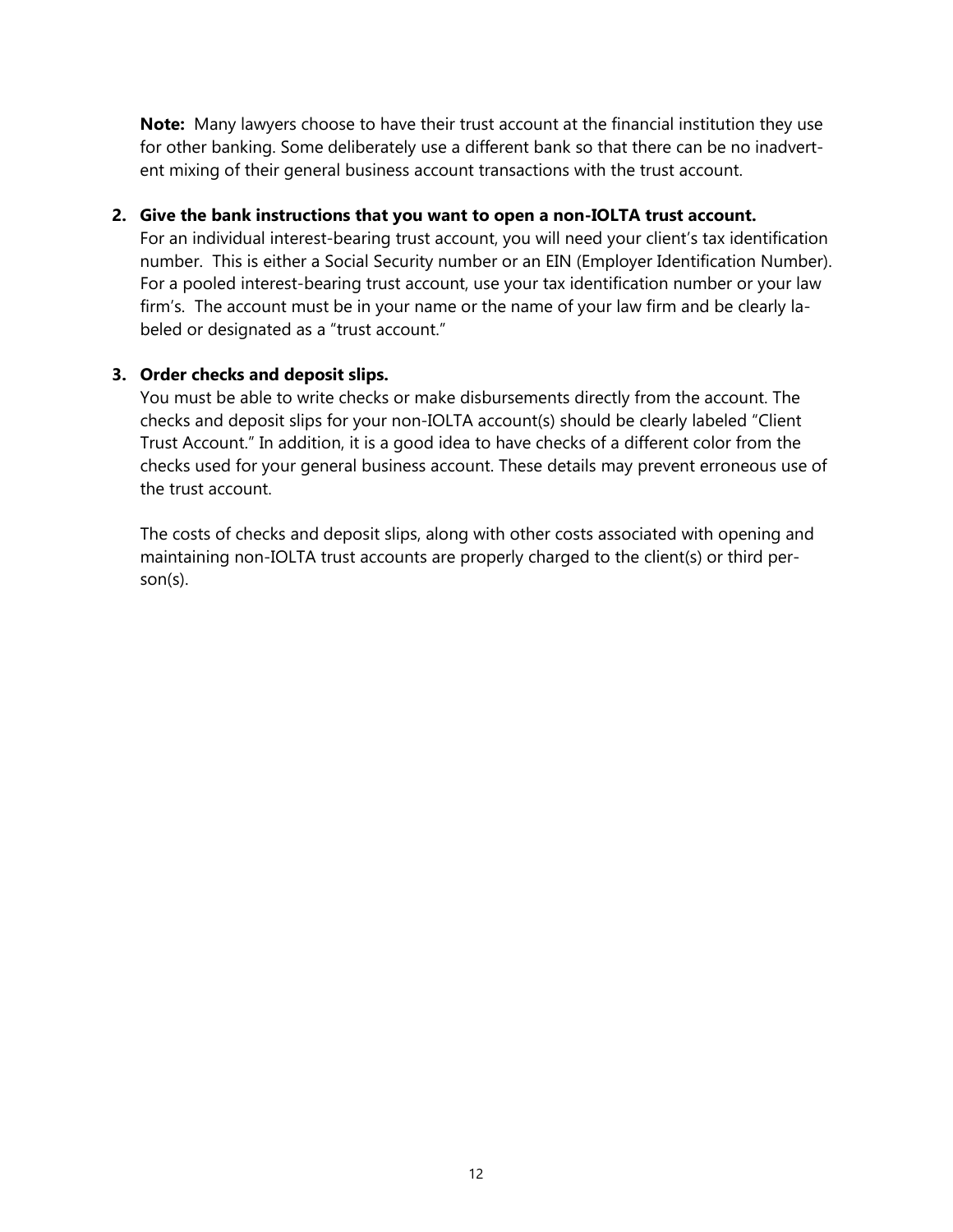# **Deposits, Disbursements and Related Recordkeeping**

### **What do I deposit into the trust account?**

All receipts containing funds belonging to a client or third person must be deposited directly into the trust account. Funds belonging to the lawyer may not be deposited into the trust account unless they are: (1) used to pay bank fees, (2) receipts belonging in part to a client and in part to the lawyer, and (3) funds to restore required balances.

While seemingly simple, the concept that client funds must be deposited to a trust account and lawyer funds may not be deposited to a trust account (i.e., commingled) can get complicated when put into practice. Your firm will receive funds from many different sources and for many different purposes. To decide if these funds must be deposited to a trust account, you need to determine if the client still has an ownership interest in any portion of the funds when you receive them. For example:

- If you have sent the client a billing statement for legal services performed and the client gives you a check in the amount of the billing statement, these are clearly earned fees and must be deposited to your general business account.
- If your client gives you a cost advance to be disbursed on his/her behalf as costs related to litigation are incurred, these funds must be deposited to your trust account.
- If your client sends a check that contains both earned fees and an advance fee deposit and/or cost advance, the check must be deposited to your trust account. Once the funds have cleared the banking system and been collected, transfer the earned fees to your general business account. You cannot deposit one check into two accounts (commonly called a split deposit). WRPC 1.15(b)(4)(ii) states that "Client or third party funds received must be deposited intact."

#### **What about credit card payments?**

Lawyers are allowed to accept credit card payments from clients for advance fees and cost deposits, as well as earned fees. Please see the discussion of credit cards in the Frequently Asked Questions section on pages 23-24. It is critical for attorneys to handle credit card transactions between their trust and operating accounts correctly. The Wyoming State Bar encourages lawyers to utilize LawPay, which offers credit card processing designed for the unique needs of attorneys and has earned the approval of the ABA and 39 state bar associations, including Wyoming. LawPay's unique processing program correctly separates earned and unearned fees in compliance with the WRPC. For more information, see [https://lawpay.com/wyomingbar/.](https://lawpay.com/wyomingbar/)

# **How do I keep proper deposit records?**

To help keep proper records, clearly identify the client by name or file number on the deposit slip (see example below). Keep copies of deposit slips for your records. In addition, it is a good idea to make copies of the deposited items to back up your deposit slips. If a deposit is made to the trust account via bank or electronic transfer, keep a copy of the transfer confirmation. Should you forget to record the deposit, the copy will be available for reference. Sample check from client: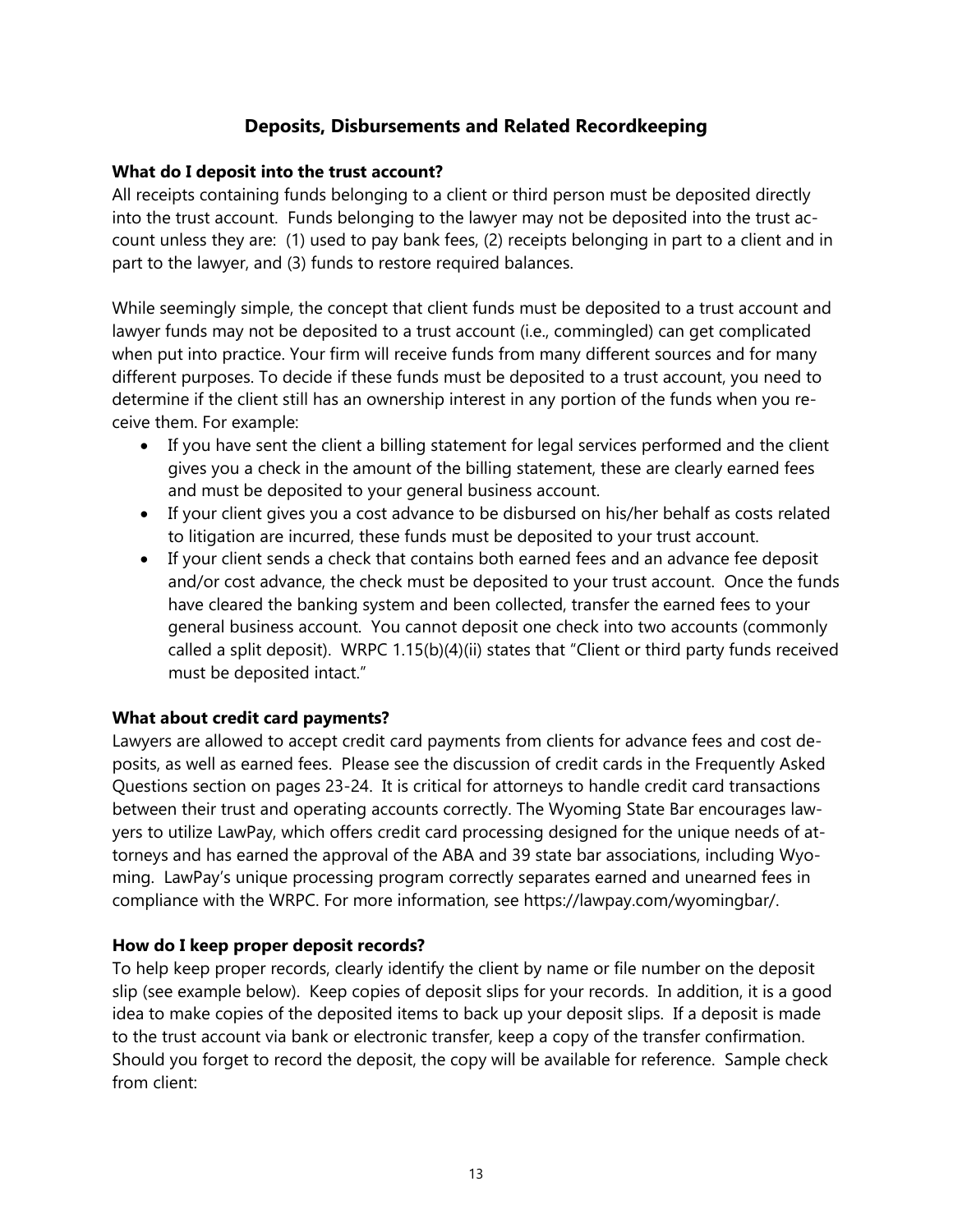| Lisl Johnson<br>1325 4th Ave, Ste 600<br>Cheyenne, WY 82001<br>307-632-9061 | 8687<br>November 18, 20XX<br>Date - |  |  |
|-----------------------------------------------------------------------------|-------------------------------------|--|--|
| Pay to the<br><u>My Law Firm</u><br>order of                                | 5,000.00                            |  |  |
| <u>Five thousand and no/100</u>                                             | Dollars                             |  |  |
| Any Bank USA                                                                |                                     |  |  |
| Chevenne. WY<br>for                                                         | Lisl Johnson                        |  |  |
| <i><b>attorney fees</b></i>                                                 |                                     |  |  |

Sample deposit slip to trust account. You can see how the check from your client has been recorded:



# **How do I disburse funds from a client trust account?**

Funds may only be disbursed in accordance with the understanding between you and your client. Although this may be a verbal agreement, it is preferable (mandatory in contingent fee cases) to have a written agreement acknowledging receipt of the funds and designating their purpose. Preferably, this issue should be clearly addressed in a written engagement/fee agreement.

After establishing entitlement to the funds, disburse trust account funds promptly. Note however, that such disbursements should be made only after the deposit behind the funds has cleared the banking system. When a deposited item has cleared the banking system it becomes collected funds. Do not confuse collected funds with available funds. Often banks make funds available for withdrawal before those funds have been collected due to the requirements under Federal Reserve Regulation CC. As a general matter, cash and electronic deposits, such as wire transfers, are considered collected when deposited. All other deposit items including cashier's checks, money orders, and certified checks, will have varying times for collection; check with your bank to determine the appropriate wait time before making a disbursement.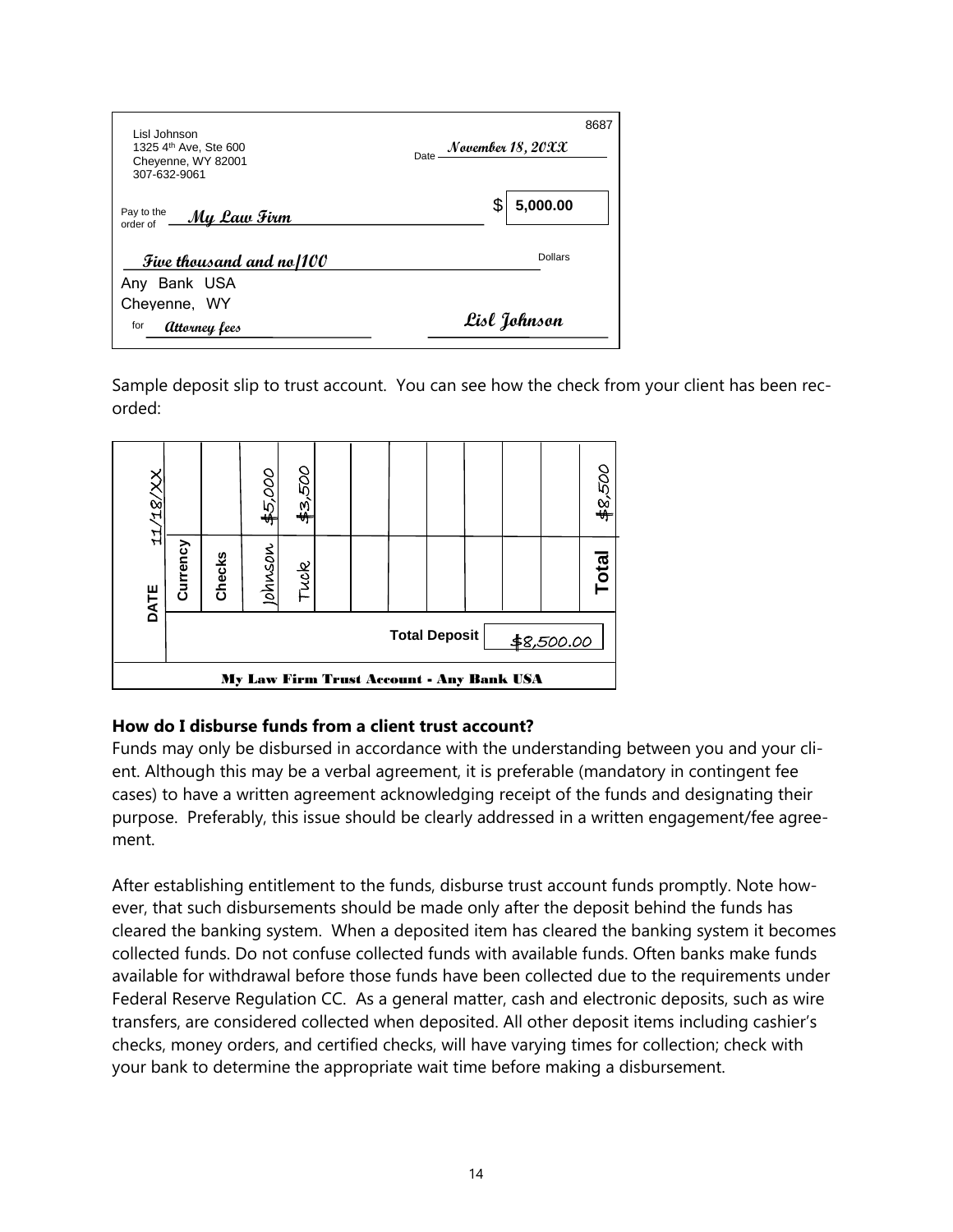# A word of caution

Lawyers sometimes fall victim to fraudsters who pose as clients but actually intend to commit check fraud, sometimes requesting that a lawyer collect on a debt. The lawyer receives a cashier's check from the company paying on the "client's" debt, deposits the funds, and quickly transfers funds to the "client" in the form of an electronic transfer because the "client" pressures the lawyer to make the transfer before the check is even collected. Disbursing before the funds have cleared the banking process is not only a violation of the rule, but can also put the lawyer in the position of having to personally pay back all of the other client funds that were in the trust account but were lost as a result of the scam. The amount may be substantial if the deposit proves to be counterfeit. There are many schemes perpetrated on lawyers, most likely because it is common for lawyers to be involved with large financial transactions in the course of practicing law. Be cautious.

# **Have written evidence supporting all disbursements from your trust account**

WRPC 1.15(d) provides that a lawyer may withdraw advance payments from the trust account "only as fees are earned and expenses are incurred."

You should never remove funds from a trust account without being able to document entitlement to those funds. If the client funds in the trust account are understood to be an advance fee deposit, such fees must be promptly removed from the trust account after the client has had an opportunity to review the billing to which they relate. It is not appropriate to send your client a bill and pay yourself your fees on the same day.

The amount of time you need to wait before withdrawing the earned fees will depend, in part, on where your clients are located. You should allow enough time for your client to receive the invoice and review it. Should a client dispute the billing, the disputed portion of the fee must remain in the trust account until the dispute is resolved. Similarly, if a client disputes a proposed settlement distribution, you are required to promptly disburse the undisputed funds and retain the disputed funds in the trust account until the dispute is resolved. You are further required to take reasonable action to resolve these disputes, including, when appropriate, interpleading the disputed funds.

You are not required to give notice to your client before paying a cost on your client's behalf. However, you should provide an accounting to your client, such as by providing monthly invoices. A full accounting must be provided upon request by a client or third person.

Disbursements made on behalf of a client may never exceed the amount that the client has on deposit in the trust account; if they do, you are using one client's funds on behalf of another.

**Note:** WRPC 1.15(b)(4) requires that all checks drawn on the trust account be written to a named payee. You cannot make a check payable to "cash." In addition, you cannot make cash or ATM withdrawals from the trust account, nor may you use a debit card. All withdrawals must be made by check or electronic transfer.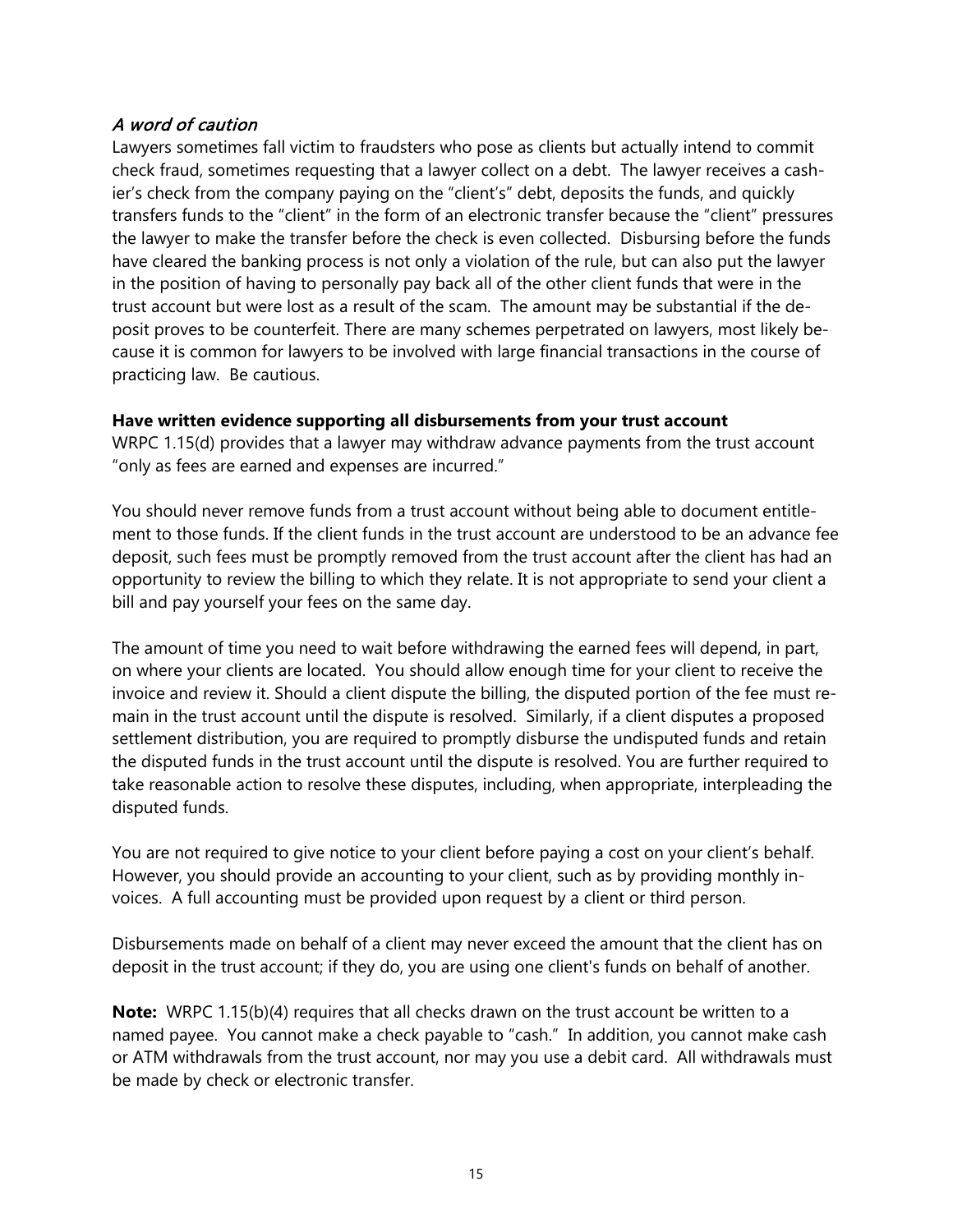Identify the client on the face of each check. If you make an electronic transfer, keep a copy of the transfer acknowledgement document.

Sample check from trust account on behalf of client:

| My Law Firm<br><b>IOLTA Account</b><br>101 Main St<br>Cheyenne, WY 82001 | 18566<br>November $18,20 \mathfrak{X} \mathfrak{X}$<br>Date - |         |
|--------------------------------------------------------------------------|---------------------------------------------------------------|---------|
| Pay to the<br>Superior Court Clerk<br>order of                           |                                                               | 210.00  |
| Two Hundred Ten and 00/100                                               |                                                               | Dollars |
| Bank USA<br>Anv                                                          |                                                               |         |
| Chevenne. WY<br>for<br>Zelinski filing fee                               | My Lawyer                                                     |         |

### **Required trust account records**

WRPC 1.15(g) requires you to maintain current trust account records. They may be in electronic, photographic or other media but you must be able to produce printed copies. Such records must be retained for at least five years after termination of the representation and must be "readily accessible." At a minimum, the records must include the following six items:

- **1. Receipt and disbursement journals containing a record of deposits to and withdrawals from client trust accounts, specifically identifying the date, payor, and description of each item deposited, as well as the date, payee and purpose of each disbursement.**
	- From your copy of the deposit slip or electronic transfer receipt, promptly record the deposit. The entry should show the client matter, date of the deposit, the payor, and the amount for each client.
	- Record checks and electronic transfers in the check register promptly as they are issued/made. Record the issue date, check number or transfer reference, payee, description, client reference, and amount.
	- When funds are received or disbursed from the trust account by electronic transfer, these transactions must be recorded as well. List the date of the transaction, payee or payor, client, description, and amount.
	- After every transaction, calculate the new trust account balance.
	- A sample receipt and disbursement journal appears on the following page.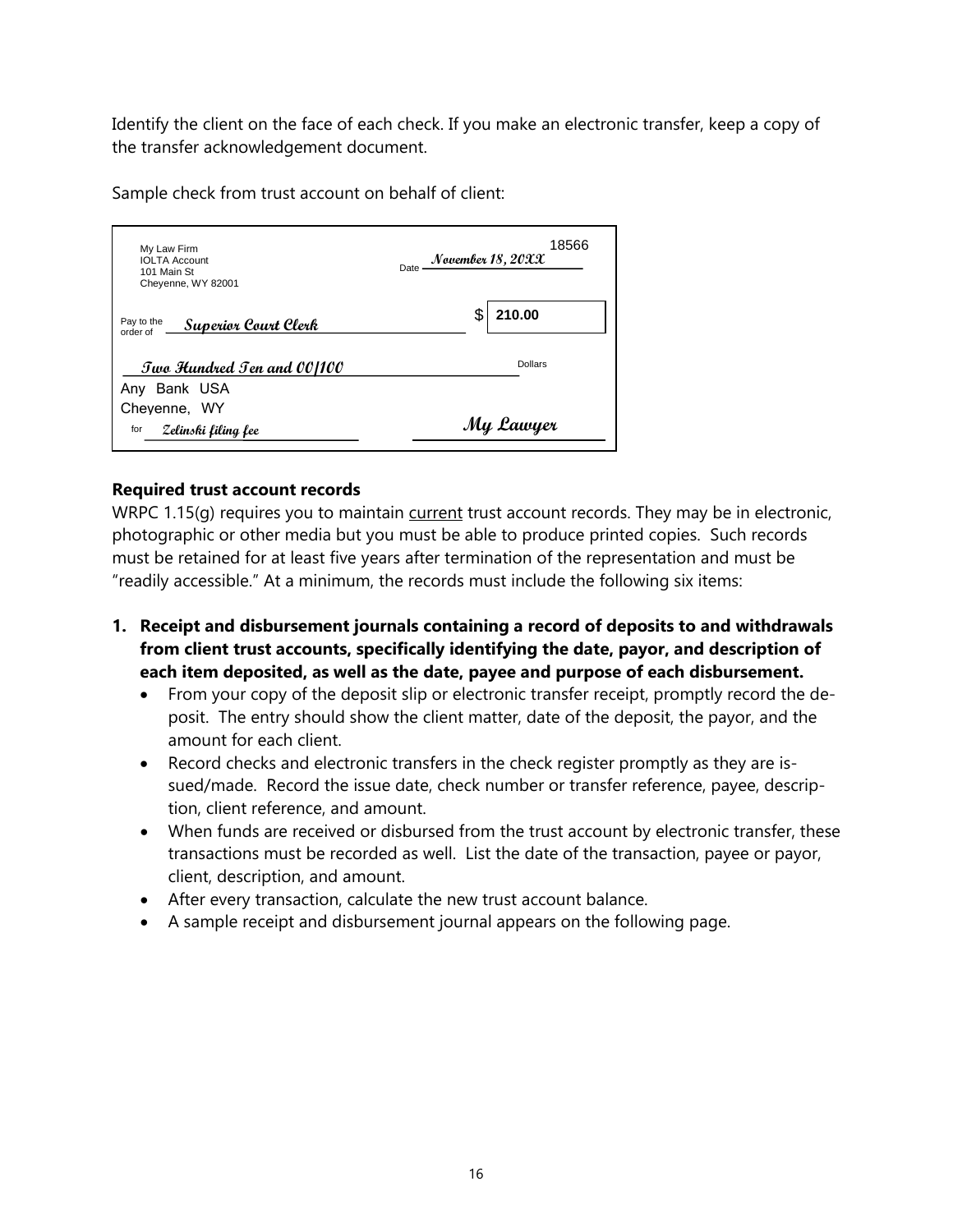| Receipt and Disbursement Journal |                 |                   |             |               |           |           |           |
|----------------------------------|-----------------|-------------------|-------------|---------------|-----------|-----------|-----------|
| Date                             | Ref             | Payor/Payee       | Client      | Memo          | Deposit   | Check     | Balance   |
| Balance forward                  |                 |                   |             |               |           |           | 38.916.71 |
| 11/1/XX                          | 18560           | My Law Firm       | Olson, M    | attorney fees |           | 866.66    | 38,050.05 |
| 11/5/XX                          | 18561           | My Law Firm       | Felty       | attorney fees |           | 1.745.62  | 36.304.43 |
| 11/7/XX                          | 18562           | My Law Firm       | Smith, D    | attorney fees |           | 8.450.50  | 27,853.93 |
|                                  | 11/8/XX Deposit | Jones             | Kane        | award         | 15.000.00 |           | 42,853.93 |
| 11/10/XX                         | 18563           | Dr. Grey          | Weatherholt | medical       |           | 238.00    | 42,615.93 |
| 11/11/XX                         | 18564           | Dr. Radtke        | Tyner       | medical       |           | 169.50    | 42,446.43 |
| 11/17/XX                         | 18565           | <b>WSP</b>        | Zelinski    | records       |           | 67.89     | 42,378.54 |
| 11/18/XX                         | Deposit         | Johnson           | Johnson     | attorney fees | 5.000.00  |           | 47.378.54 |
|                                  |                 | Tuck              | Tuck        | attorney fees | 3.500.00  |           | 50.878.54 |
| 11/18/XX                         | 18566           | Superior Ct Clerk | Zelinski    | filing fee    |           | 210.00    | 50,668.54 |
| 11/24/XX                         | 18567           | No-Pain Chiro     | Olson, E    | medical       |           | 156.38    | 50,512.16 |
| 11/25/XX                         | 18568           | Pinkerton Inv.    | Dexter      | investigation |           | 2,450.25  | 48,061.91 |
| 11/30/XX                         | 18569           | Karen Kane        | Kane        | settlement    |           | 15,000.00 | 33,061.91 |

- **2. Ledger records for all trust accounts showing, for each separate client, the payor of all funds deposited, the names of all persons for whom the funds are or were held, the amount of such funds, the descriptions and amounts of charges or withdrawals, and the names of all persons or entities to whom such funds were disbursed.**
	- Client ledgers are individual client transaction summaries. They contain all deposits and disbursements for a particular client, as well as the current client ledger balance.
	- Maintain one ledger for each client with trust account activity.
	- Post deposits and disbursements promptly to client ledgers.
	- Each entry in the receipt and disbursement journal must also be posted to a client ledger. These should be done simultaneously. The client ledger should include the same information as is contained in the check register plus the purpose of each transaction. A running balance must also be maintained on each client ledger.
	- If you have deposited a nominal amount of your own money to the trust account per WRPC 1.15(c) to satisfy a minimum balance requirement or pay bank charges, you should also maintain a ledger for your own funds.

| <b>Client Ledger</b> |                 |                                    |               |          |        |          |
|----------------------|-----------------|------------------------------------|---------------|----------|--------|----------|
|                      |                 |                                    |               |          |        |          |
| Client:              | A. Zelinski     |                                    |               |          |        |          |
|                      |                 |                                    |               |          |        |          |
| Date                 | Ref             | Payor/Payee                        | Memo          | Deposit  | Check  | Balance  |
|                      | 10/15/XXDeposit | A. Zelinski                        | Adv. Fee dep  | 3,500.00 |        | 3,500.00 |
| 10/23/XX             |                 | 18545 My Law Firm                  | Attorney fees |          | 423.14 | 3,076.86 |
| 11/17/XX             | 18565 WSP       |                                    | Records       |          | 67.89  | 3,008.97 |
| $11/18$ /XX          |                 | 18566 Superior Ct Clerk Filing fee |               |          | 210.00 | 2.798.97 |

# **3. At least quarterly a written reconciliation of trust account journals, ledgers, and bank statements.**

- You should receive a bank statement monthly, though some trust account depositories only issue quarterly statements.
- The account balance on the bank statement must be reconciled to the account balance shown in your receipt and disbursement journal. There is usually a form for performing the reconciliation on the back of the bank statement, or you can devise your own format.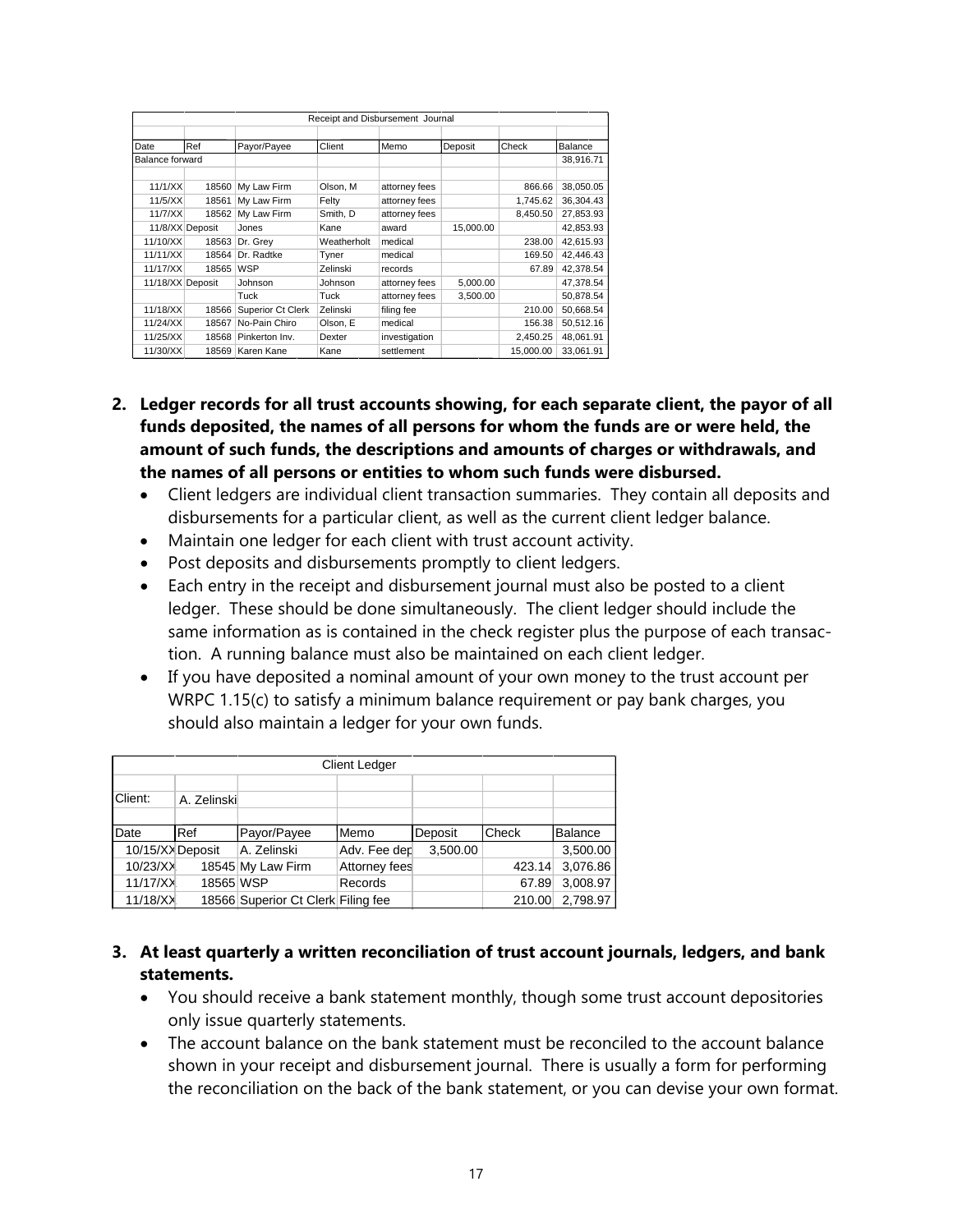Differences between the bank statement balance and the check register balance should be investigated immediately and corrected either in your records or by the bank.

- As soon as you have completed the bank reconciliation, you should make sure the individual client ledger balances are equal to the reconciled receipt and disbursement journal balance. The easiest way to do this is to make a list of your clients and the balance shown for each. Add the balances together and compare the total to the balance in your check register. If every item has been posted correctly and the math is correct, these two numbers will agree. If they do not agree, it means: (1) you have left a client off the list, (2) the activity during the month was not posted to the client ledgers correctly, or (3) you added or subtracted incorrectly. Find the error and correct it immediately.
- You are required to keep both the bank reconciliation and the client ledger reconciliation with your client trust records. If more than one lawyer uses the trust account, each lawyer with client funds in the account should review the balances for his or her clients. This review should be used to determine if the balance on deposit should be applied to billings for services, refunded to the client, or transferred to an individual interest-bearing account.
- A sample trust account reconciliation appears on the following page.

**Note:** If an employee or other person maintains the trust account records, you should review his/her monthly reconciliations. This ensures they are being completed and that the client records are accurate. It also emphasizes the importance of maintaining these records accurately and on a timely basis. The fact that a bookkeeper, paralegal or administrative assistant in your office was maintaining the records will not excuse you from responsibility if the trust account is not handled properly.

- **4. The physical or electronic equivalents of all checkbooks registers, bank statements, records of deposit, and canceled or voided checks.**
- **5. Records of all electronic transfers from trust accounts, including the name of the person authorizing the transfer, the date of transfer, the name of the recipient and confirmation from the financial institution of the trust account number from which money was withdrawn and the date and the time the transfer was completed.**

# **6. Copies of those portions of client files that are reasonably related to trust account transactions.**

**Note:** The trust accounting records listed above must be preserved for a period of five years after termination of the representation.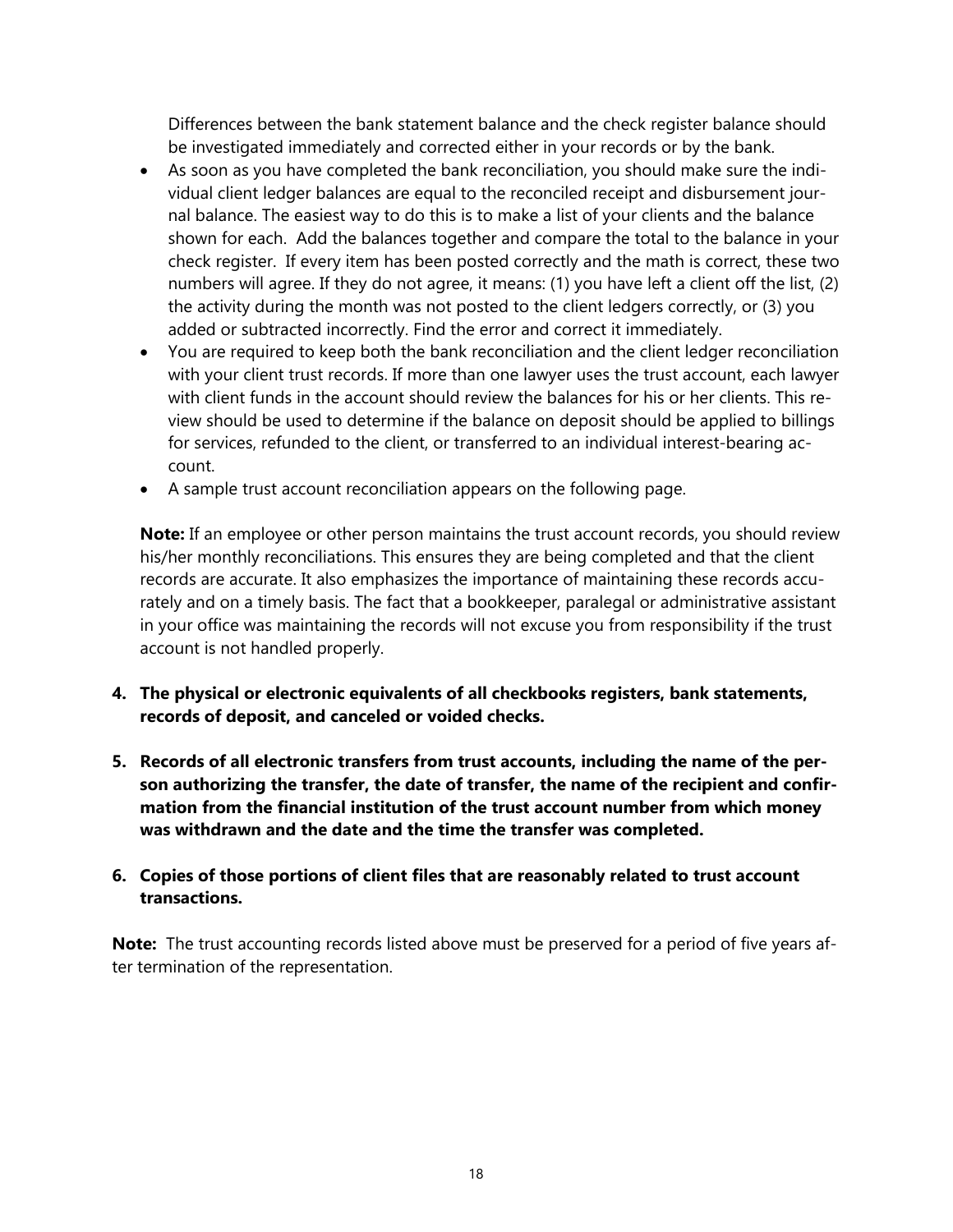# **Sample Trust Account Reconciliation**

| <b>Bank Reconciliation</b>                                                                                                        |                                                                                                                                           | November XX                                                                                                                          |                                                                                                                                                |
|-----------------------------------------------------------------------------------------------------------------------------------|-------------------------------------------------------------------------------------------------------------------------------------------|--------------------------------------------------------------------------------------------------------------------------------------|------------------------------------------------------------------------------------------------------------------------------------------------|
| <b>Ending Bank Balance</b>                                                                                                        |                                                                                                                                           | 50,736.43                                                                                                                            |                                                                                                                                                |
| Add: Deposits in Transit<br>None                                                                                                  |                                                                                                                                           | Total                                                                                                                                |                                                                                                                                                |
| Less: Outstanding checks (or other withdrawals)<br>11/17/XX<br>#18565<br>#18567<br>11/24/XX<br>#18568 11/25/XX 2,450.25<br>#18569 | 67.89<br>156.38<br>11/30/XX 15,000.00                                                                                                     |                                                                                                                                      |                                                                                                                                                |
|                                                                                                                                   |                                                                                                                                           | Total (17,674.52)                                                                                                                    |                                                                                                                                                |
| Adjusted Bank Balance                                                                                                             |                                                                                                                                           | 33,061.91                                                                                                                            |                                                                                                                                                |
| <b>Check Register Balance</b>                                                                                                     |                                                                                                                                           | 33,061.91                                                                                                                            |                                                                                                                                                |
| Difference                                                                                                                        |                                                                                                                                           | $\Omega$                                                                                                                             |                                                                                                                                                |
|                                                                                                                                   |                                                                                                                                           |                                                                                                                                      |                                                                                                                                                |
|                                                                                                                                   | <b>Client Ledger Reconciliation</b>                                                                                                       |                                                                                                                                      | November XX                                                                                                                                    |
|                                                                                                                                   | Client<br>Dexter, N<br>Felty, J<br>Johnson, L<br>Olson, E<br>Olson, M<br>Smith, D<br>Tuck, T<br>Tyner, M<br>Weatherholt, R<br>Zelinski, A | Last Activity<br>12/10/XX<br>12/5/XX<br>11/18/XX<br>3/29/XX<br>7/24/XX<br>8/21/XX<br>6/24/XX<br>7/31/XX<br>$4/28$ /XX<br>$11/18$ /XX | <b>Balance</b><br>1,500.00<br>3,425.11<br>5,000.00<br>416.33<br>950.00<br>11,322.78<br>3,500.00<br>278.22<br>3,870.50<br>2,798.97<br>33,061.91 |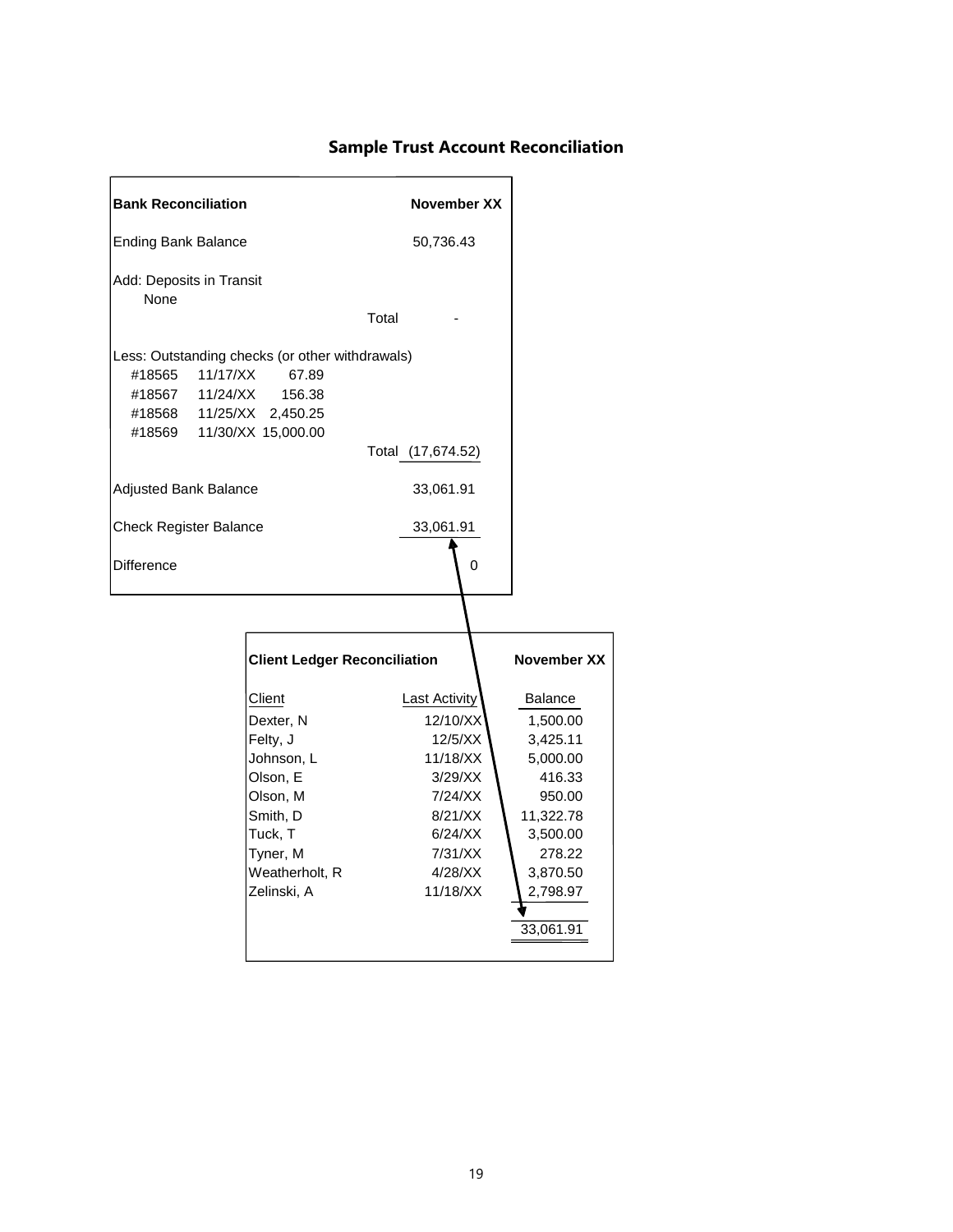# **Reporting to clients and third persons**

You are required to notify the client or third person when money is received on their behalf. Specifically, WRPC 1.15(e) states:

"Upon receiving funds or other property in which a client or third person has an interest, a lawyer shall promptly notify the client or third person. Except as stated in this Rule or otherwise permitted by law or by agreement with the client, a lawyer shall promptly deliver to the client or third person any funds or property that the client or third person is entitled to receive and, upon request by the client or third person, shall promptly render a full accounting regarding such property."

The reporting of this activity is not optional; it is required.

The reporting of trust account activity can be done in many different ways. The most common method is to show the activity on your client's monthly billing statement. The information listed on the statement should include:

- The amount of your client's money held in the trust account at the beginning of the month
- New deposits (including the source of the deposit) or other additions
- Costs paid on the client's behalf and other disbursements (including the payee)
- The balance of your client's funds in the trust account at the end of the month
- If the amount owed on the bill is going to be paid from the trust account unless the client objects, a statement noting this should appear on the bill.

# **Disbursement of settlement proceeds**

If you are disbursing settlement proceeds to a client, a settlement statement should be prepared. The statement should show:

- The source of funds
- The total amount of recovery or settlement
- The amount of attorney fees
- The total costs
- Liens or other obligations (i.e., worker's compensation or Medicare/Medicaid reimbursement)
- The amount held in reserve, if any, for costs which have not yet been billed and a statement of the period during which such reserve shall be held in trust
- The net proceeds payable to the client

You should have your client sign a copy of the settlement statement and keep the signed copy in the file.

**Note:** In contingent fee cases, the Rules Governing Contingent Fees for Members of the Wyoming State Bar require a Statement Upon Distribution with the above listed information, including the contingent fee percentage applicable to the settlement. Appended to those Rules are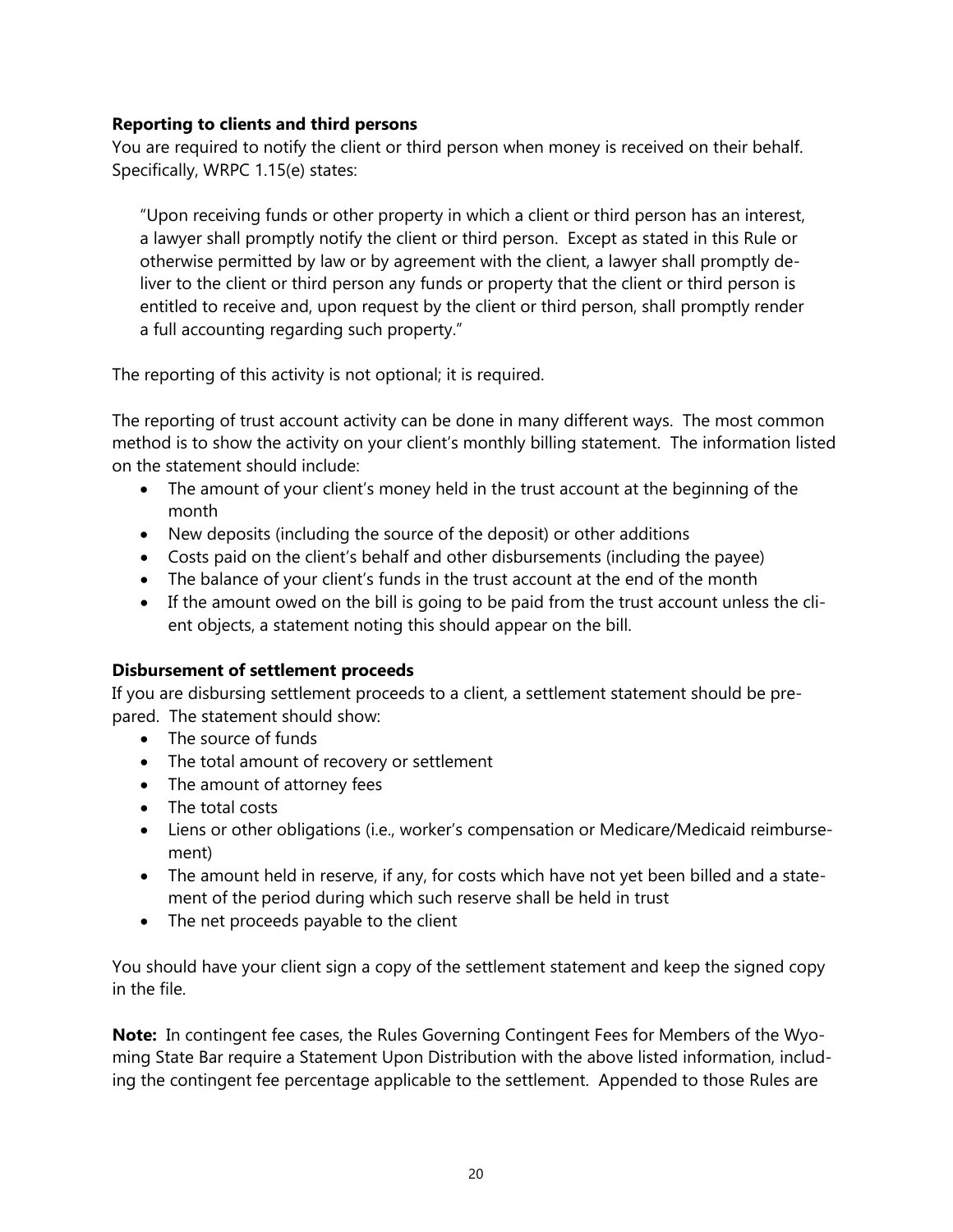forms for the Representation Agreement required by the Rules and sample Statements Upon Distribution.

### **Third party interests in funds held in trust**

By its terms, WRPC 1.15 applies equally to property of clients and property of "third persons." Common examples of third parties who may claim ownership of trust account funds are:

- Statutory lienholders, e.g., Medicare, Medicaid, Wyoming Worker's Compensation Division
- Contractual subrogees, e.g., health and casualty insurers whose policies entitle the company to be reimbursed from settlement proceeds
- Contractual lienholders it is not unusual for creditors to forbear from collection efforts in exchange for your client's agreement to satisfy the obligation from a share of settlement proceeds
- Persons entitled to a share of funds being held in escrow

#### **What if there is a dispute as to ownership of funds held in trust?**

It is not always possible to determine the amount that each person who claims an interest in trust monies is entitled to receive. For instance, it is customary for lawyers to negotiate the amount payable to third persons, such as statutory or contractual lienholders and contractual subrogees. Or, you may have a dispute with your client as to the amount of fees and costs to which you are entitled. In such circumstances, WRPC 1.15(f) requires that the disputed amount be kept in trust until the dispute is resolved. Comments [2] and [3] to Rule 1.15 provide additional guidance on this subject.

[2] Lawyers often receive funds from third parties from which the lawyer's fee will be paid. The lawyer is not required to remit to the client funds that the lawyer reasonably believes represent fees owed. However, a lawyer may not hold funds to coerce a client into accepting the lawyer's contention. The disputed portion of the funds should be kept in trust and the lawyer should suggest means for prompt resolution of the dispute, such as arbitration. The undisputed portion of the funds shall be promptly distributed.

[3] Paragraph (f) recognizes that third parties may have lawful claims against specific funds or other property in a lawyer's custody, such as a client's creditor who has a lien on funds recovered in a personal injury action. A lawyer may have a duty under applicable law to protect such third-party claims against wrongful interference by the client. In such cases, when the third-party claim is not frivolous under applicable law, the lawyer must refuse to surrender the property to the client until the claims are resolved. A lawyer should not unilaterally assume to arbitrate a dispute between a client and the third party, but, when there are substantial grounds for dispute as to the person entitled to the funds, the lawyer may file an action to have a court resolve the dispute.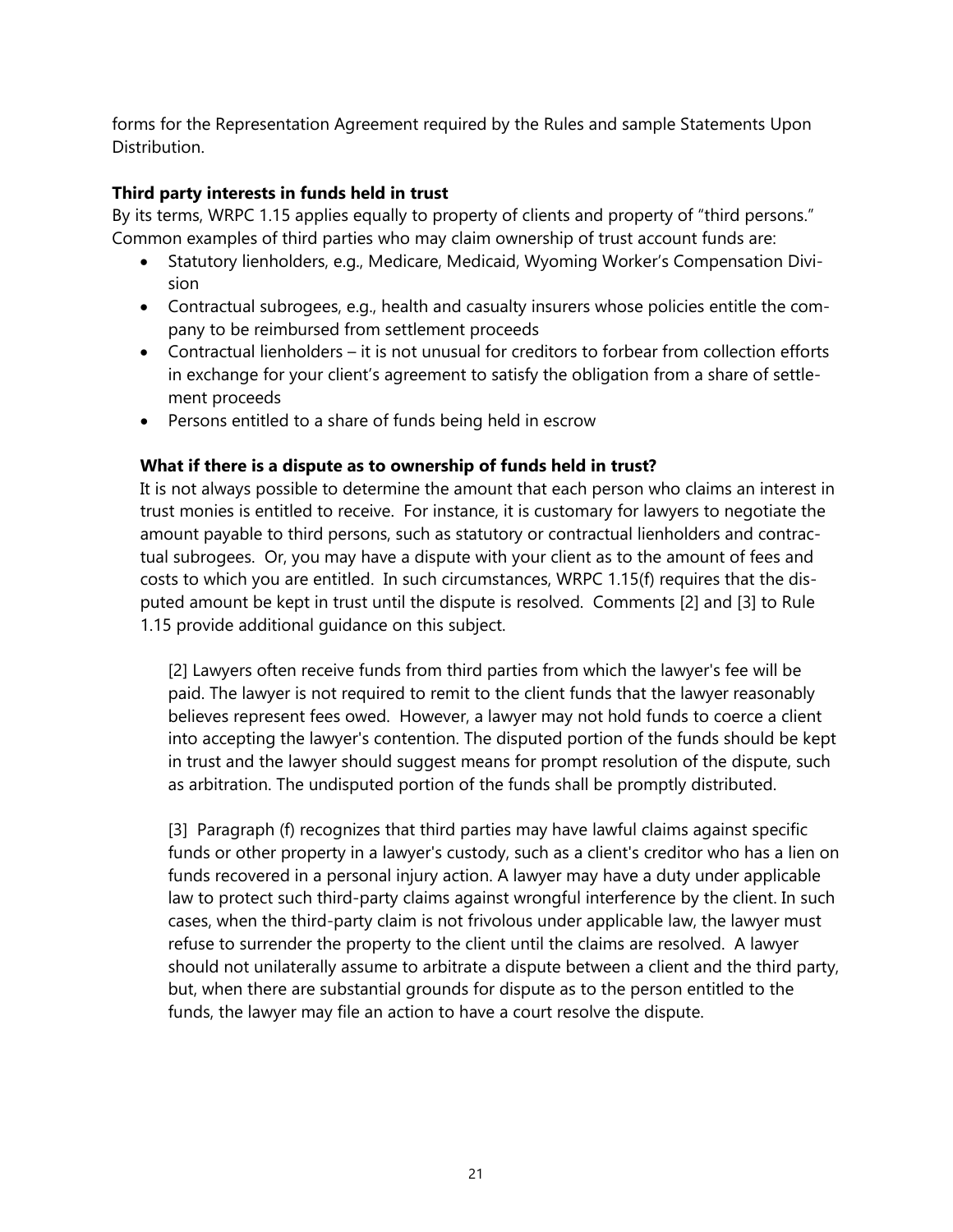# **Non-Cash Property Belonging to Clients and Third Persons**

Although most of the discussion of WRPC 1.15 involves handling client and third person funds and managing the client trust account, WRPC 1.15 also imposes a fiduciary responsibility on the lawyer when holding property other than funds. Comment [1] provides, "A lawyer should hold property of others with the care required of a professional fiduciary. Securities should be kept in a safe deposit box, except when some other form of safekeeping is warranted by special circumstances. All property which is the property of clients or third persons should be kept separate from the lawyer's business and personal property …."

# **Frequently Asked Questions**

### **What do I do with unclaimed trust account funds?**

Unclaimed funds may result, for example, from a balance left in the trust account for a client you can no longer locate or when a check issued from your trust account is never cashed. Any unclaimed trust funds must be dealt with pursuant to the Wyoming Uniform Unclaimed Property Act, W.S. § 34-24-101 et seq., and remitted to the State Treasurer.

### **What do I do when I issue a check that never gets cashed?**

As part of your quarterly bank reconciliation, you should have a list of checks that have not cleared your account. A good practice is to send letters to the payees of any checks older than six months. The letter should indicate that you issued a check that remains outstanding. Ask the payee to cash the check or to contact you for a replacement if necessary. If a letter is returned unclaimed, handle the funds in accordance with the Unclaimed Property Act as noted above.

#### **What do I do with an unidentified balance in the trust account?**

Occasionally a lawyer ends up with a balance in the trust account that is not identified as belonging to a particular client. You must make a reasonable effort to identify these funds. If your best effort to identify the excess funds in the trust account fails, they must be handled as unclaimed property.

### **Must I notify the Wyoming State Bar if I want to open or close a trust account, or move my client funds to another bank?**

You are not required to notify the Bar if you decide to open or close a trust account, or want to move your trust account to another bank. You will simply report whatever trust accounts you have open on the Trust Account Certification section of your Annual License Fee Statement during the next licensing period.

# **If I am licensed to practice in more than one state, where should I maintain my trust account?**

A trust account complying with WRPC 1.15 is required for funds of clients or third persons coming into a lawyer's possession in the course of legal representation for which membership in the Wyoming State Bar is required. (Members of the Wyoming State Bar who, because of the nature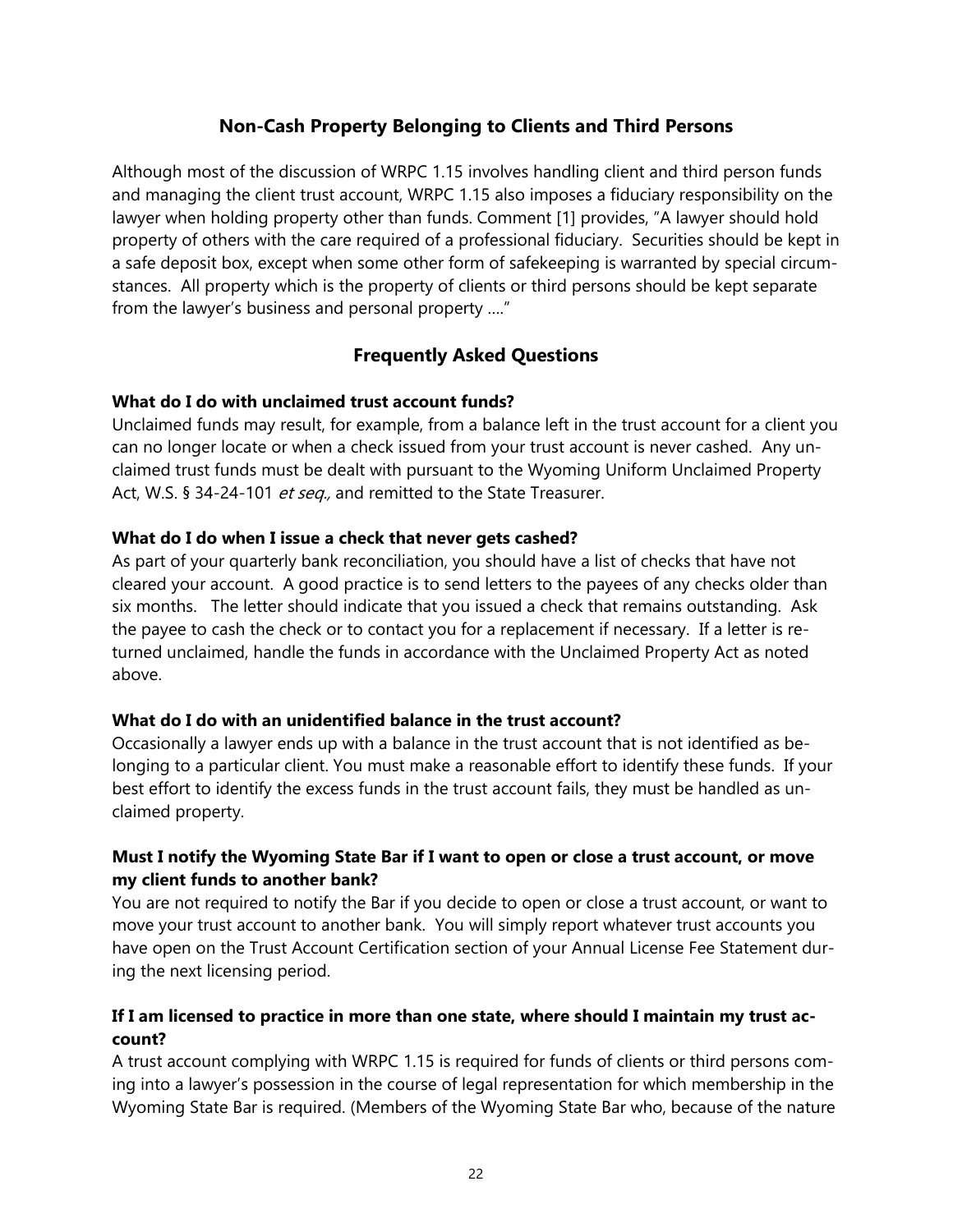of their practice, do not, in the course of providing legal representation requiring membership in the Wyoming State Bar, receive funds of clients or third persons need not maintain a trust account in compliance with this rule.) The account must be with a regulated financial institution that is located or has a branch located in Wyoming which has been approved by the Wyoming State Bar to serve as a depository for lawyer trust accounts.

#### **What is the required waiting period between deposit and disbursement?**

The time period depends on what was deposited and your financial institution's requirements regarding collected funds. Funds may be deposited in many different forms: checks, warrants, drafts, money orders, cashier's checks, electronic transfers, etc. Each financial institution has its own schedule, based on regulatory requirements and internal banking procedures, for recognizing collected funds. Discuss this with the financial institution handling your trust account. They should be able to provide you with a schedule for the routine items you deposit. See the discussion on disbursements and collected funds on page 14.

### **What should I do if I receive an overdraft notice on my client trust account from my bank?**

You should immediately contact your bank and take whatever steps are necessary to correct the deficiency in your client trust account. If necessary, deposit your own funds to make up any shortfall until the cause of the overdraft is determined.

WRPC 1.15(b) requires the financial institution holding a lawyer trust account to notify the Wyoming State Bar Office of Bar Counsel whenever a trust account becomes overdrawn.

# **What should I do when a client wants to pay by credit card?**

You can accept credit card payments. You must decide which type of credit card payments you will accept. There are two kinds: advance fee/cost deposits and earned fees. You can accept payments for both types, or accept only one type of payment. If you decide to accept credit card payments for both earned fees and advance fees/costs, you must have two merchant accounts. Advance fees and costs cannot be deposited into a non-trust account with earned fees and then transferred to a trust account.

Please note that when you accept payments by credit card, it sometimes takes several days for the merchant services provider to process the card payment and have the funds deposited into your account. As with any other items deposited into your trust account, you have to wait for those funds to clear that process before you disburse them.

It is critical for attorneys to handle credit card transactions between their trust and operating accounts correctly. The Wyoming State Bar encourages lawyers to utilize LawPay, which offers credit card processing designed for the unique needs of attorneys and has earned the approval of the ABA and 39 state bar associations, including Wyoming. LawPay's unique processing program correctly separates earned and unearned fees in compliance with the WRPC. For more information, see [https://lawpay.com/wyomingbar/.](https://lawpay.com/wyomingbar/)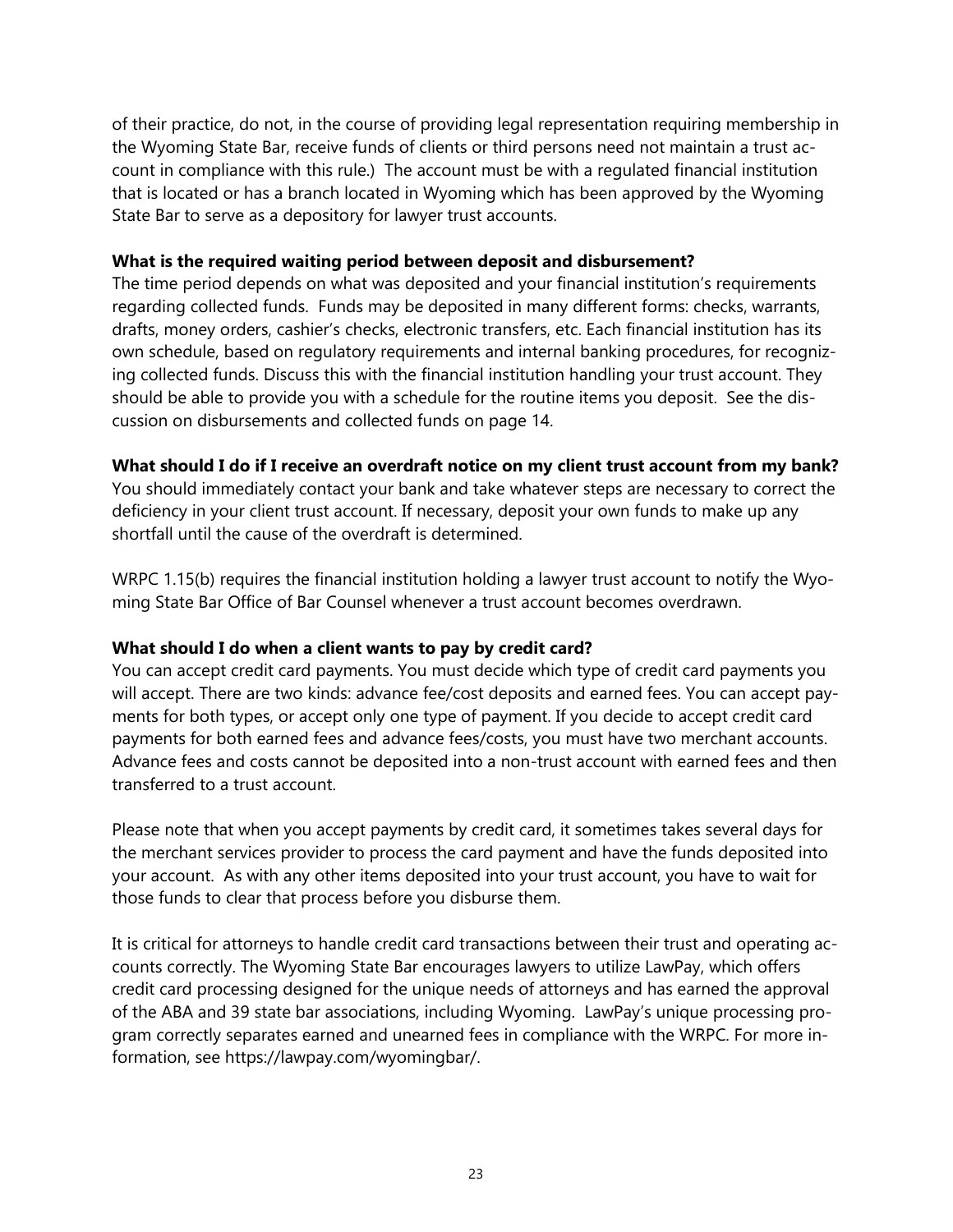### **What should I do about credit card fees?**

Credit card companies charge a fee for credit card payments. You may be able to arrange for credit card fees related to the trust account to be charged to the general business account. However, if the fees are charged to the trust account, you should deposit your own funds in the trust account to cover these fees.

Some lawyers may choose to charge credit card fees to their clients. This is not prohibited under the WRPC; however, the lawyer should ensure that the client is aware of the fees, that the fees charged reasonably reflect the actual cost incurred by the lawyer, and that there is nothing in their merchant services agreement prohibiting them from doing so.

# **Can I deposit one check into two accounts at the same time (commonly called a split deposit)?**

A split deposit is not allowed. WRPC 1.15(b)(4)(ii) states, "Client or third party funds received must be deposited intact." If you receive a payment from a client that contains earned fees and unearned fees, the payment must first be deposited into the trust account. After the funds have been collected by the bank, withdraw the earned fee portion. The remaining funds can be returned to your client or remain in the trust account to be used for future work.

# **I have very little activity in my trust account. My bank closes the account when the balance is \$0. What can I do?**

First you must decide if you need a trust account. If you do, you can deposit a small amount of your money in the account to keep it open. Some banks will allow you to do this with as little as \$1; check with your bank to determine the minimum amount required. You should keep as little of your money in the account as necessary.

# **How long must I retain my trust account records?**

WRPC 1.15(g) states the trust account records must be preserved "for a period of five years after termination of the representation."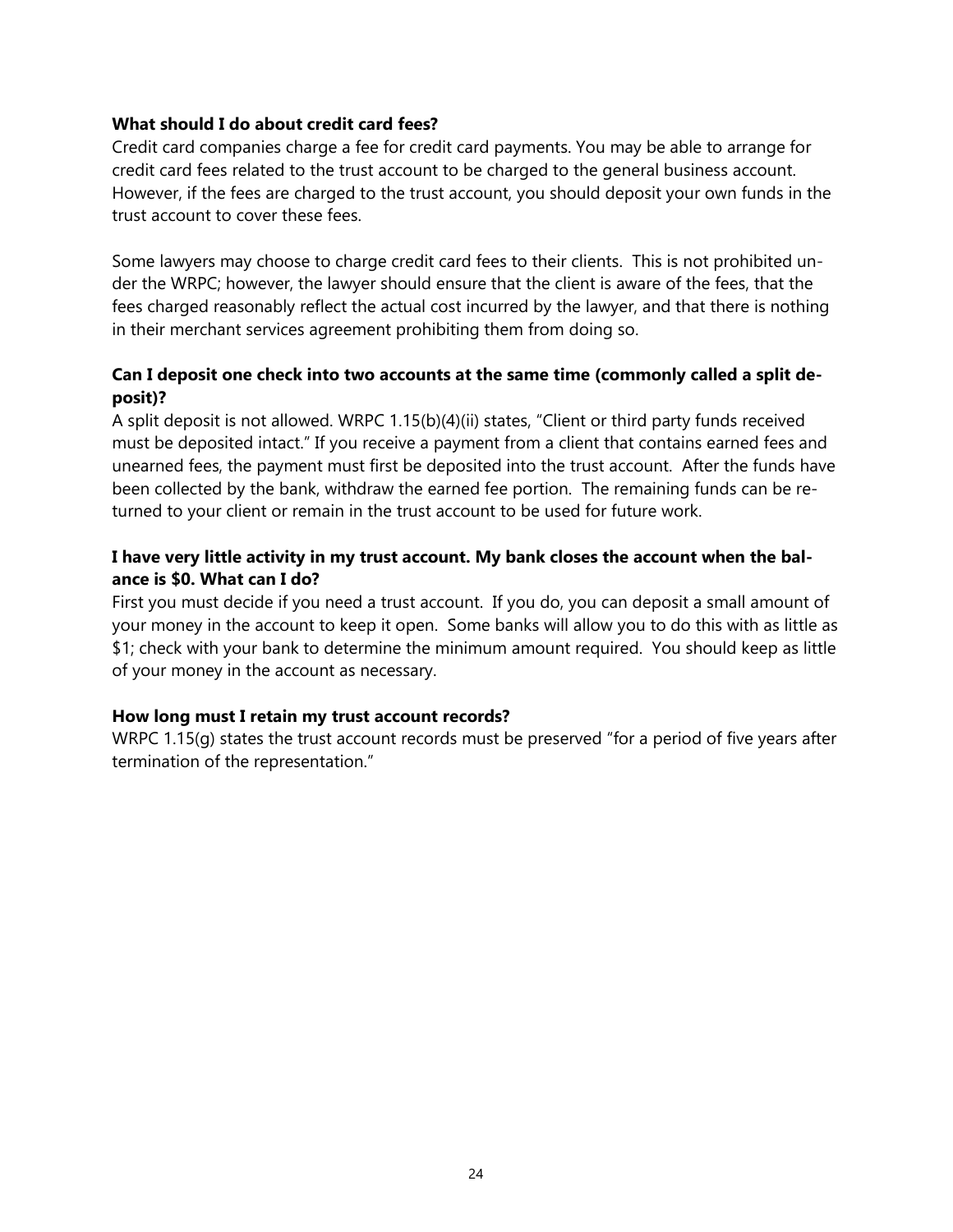#### **WRPC 1.15: SAFEGUARDING PROPERTY**

(Effective November 1, 2016)

- (a) A lawyer shall hold property of clients or third persons that is in a lawyer's possession in connection with a representation separate from the lawyer's own property. All client or third person funds shall be deposited in an "IOLTA Account" or "Non-IOLTA Account" (or accounts). Other property shall be identified as belonging to the appropriate entity and appropriately safeguarded.
	- (1) "IOLTA Account" refers to a trust account at an "IOLTA-Eligible Institution" from which funds may be withdrawn upon request as soon as permitted by law. An IOLTA Account is a pooled interest-bearing account that shall include only client or third person funds that cannot earn income for the client or third person in excess of the costs incurred to secure such income while the funds are held. All other client or third person funds shall be deposited into a Non-IOLTA Account.
		- (i) In determining whether client or third person funds should be deposited in an IOLTA Account or a Non-IOLTA Account, a lawyer shall consider the following factors:
			- (A) the amount of interest or dividends the funds would earn during the period that they are expected to be deposited in light of the amount of the funds to be deposited; the expected duration of the deposit, including the likelihood of delay in the matter for which the funds are held; and the rates of interest or yield at financial institutions where the funds are to be deposited;
			- (B) the cost of establishing and administering Non-IOLTA Accounts for the client or third person's benefit, including service charges or fees, the lawyer's services, preparation of tax reports, or other associated costs;
			- (C) the capability of financial institutions or lawyers to calculate and pay income to individual clients or third persons; and
			- (D) any other circumstances that affect the ability of the funds to earn a net return for the client or third person.
		- (ii) Lawyers may only place their IOLTA Accounts in IOLTA Eligible Institutions. IOLTA Eligible Institutions are depository institutions which voluntarily offer IOLTA Accounts and meet the requirements of this Rule. The Equal Justice Wyoming Foundation will maintain a list of IOLTA Eligible Institutions currently holding IOLTA Accounts, and shall provide the list upon request.
		- (iii) An IOLTA Eligible Institution shall: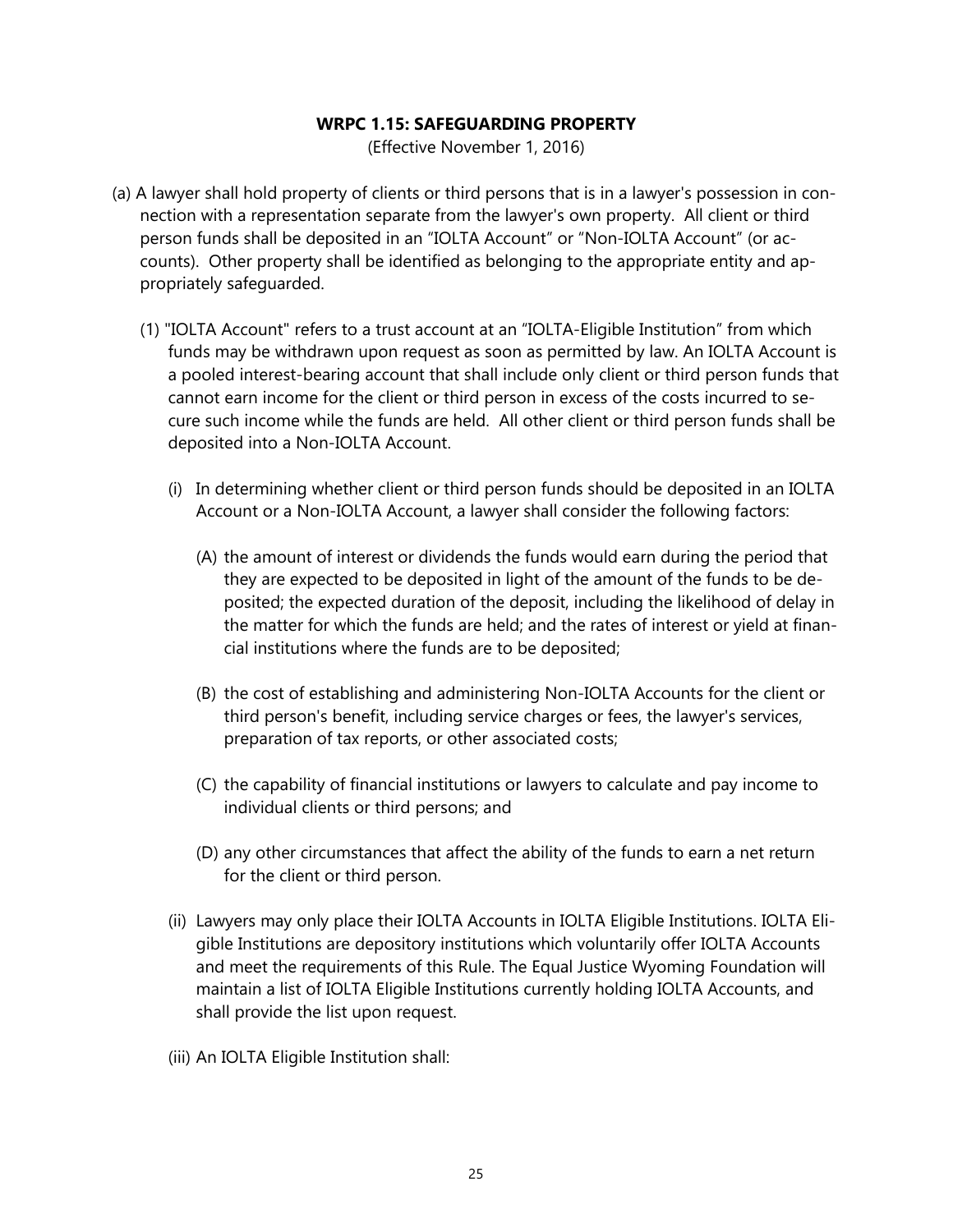- (A) ensure that each IOLTA Account receives the highest interest rate that the depository institution pays other customers when the IOLTA Account meets the same minimum balance or other requirements. IOLTA Eligible Institutions may elect to pay higher rates than required;
- (B) deduct only allowable reasonable fees from IOLTA interest, defined as per check charges, per deposit charges, a fee in lieu of a minimum balance, federal deposit insurance fees, sweep fees, and a reasonable IOLTA Account administrative or maintenance fee. All other fees are the responsibility of, and may be charged to, the lawyer maintaining the IOLTA Account. Fees or charges in excess of the interest or dividends earned on the account for any month or quarter shall not be taken from interest or dividends earned on other IOLTA Accounts or from the principal of the account. IOLTA Eligible Institutions may elect to waive any or all fees on IOLTA Accounts;
- (C) remit, each month, interest or dividends, net of any service charges or fees, on the average monthly balance in the account, or as otherwise computed in accordance with the institution's standard accounting practice for other depositors, to the Equal Justice Wyoming Foundation, a tax exempt entity;
- (D) transmit with each remittance to the Equal Justice Wyoming Foundation, in an electronic format to be specified by the Equal Justice Wyoming Foundation, a statement which shall include the following: (1) the name of the member or the member's law firm for whom the remittance is sent, (2) the account number of each account, (3) the rate of interest applied, (4) the amount of interest or dividends remitted, (5) the amount and type of charges or fees deducted, if any, and (6) the average account balance for the period in which the report is made; and
- (E) transmit to the depositing lawyer a report in accordance with normal procedures for reporting to its depositors.
- (iv) All interest transmitted to the Equal Justice Wyoming Foundation shall be distributed by the Equal Justice Wyoming Foundation for the purposes of providing legal services to the indigent of Wyoming, who would otherwise be unable to obtain legal assistance; providing public education projects which promote a knowledge and awareness of the law; providing projects which improve the administration of justice; or providing for the reasonable costs of administration of interest earned on accounts under this Rule. Subject to the fulfillment of fund purposes, the Equal Justice Wyoming Foundation shall have the sole discretion of allocation, division, and distribution of funds.
- (v) The Equal Justice Wyoming Foundation shall have authority to promulgate administrative policies and rules consistent with this Rule, subject to the approval of the Supreme Court.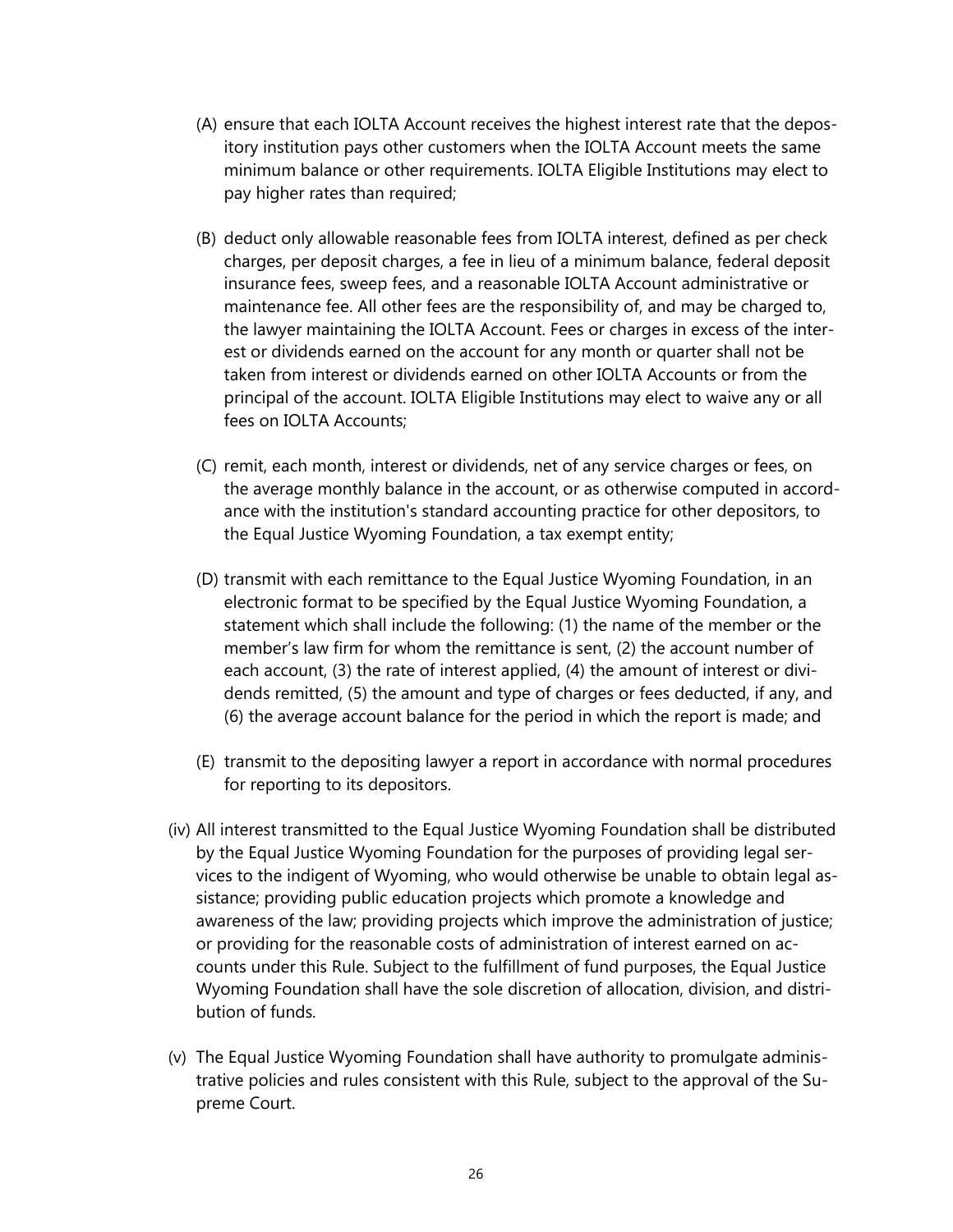- (2) "Non-IOLTA Account" refers to a trust account from which funds may be withdrawn upon request as soon as permitted by law. Any interest earned on such an account shall be paid to the client or third person. Such an account shall be established as:
	- (i) A separate client trust account for the particular client or matter; or
	- (ii) A pooled client trust account with subaccounting by the depository institution or by the lawyer. Such subaccounting shall provide for computation of net interest or dividend earned by each client or third person's funds and the payment thereof to the client or third person.
- (3) A lawyer's good-faith decision regarding the deposit or holding of all client or third person funds in an IOLTA Account versus a Non-IOLTA Account is not reviewable by a disciplinary body. A lawyer shall review the IOLTA Account at reasonable intervals to determine whether changed circumstances require the funds to be deposited prospectively in a Non-IOLTA Account.
- (b) Any trust account shall comply with the following provisions:
	- (1) The account shall be with a regulated financial institution that is located or has a branch located in Wyoming, the deposits of which are insured by an agency of the federal government and which has been approved by the Wyoming State Bar to serve as a depository for lawyer trust accounts.
		- (i) To apply for approval, financial institutions shall file with the Wyoming State Bar an overdraft notification agreement, in a form provided by the Wyoming State Bar, to report to the Office of Bar Counsel, Wyoming State Bar, in the event any properly payable trust account instrument is presented against insufficient funds or when any other debit to such account would create a negative balance in the lawyer trust account, whether or not the instrument or other debit is honored and irrespective of any overdraft protection or other similar privileges that may attach to such account. Such agreement shall apply to all branches of the financial institution and shall not be canceled except on 120 days' notice in writing to the Wyoming State Bar. Upon notice of cancellation or termination of the agreement, a financial institution must notify all holders of trust accounts subject to the provisions of this rule at least 90 days before termination of approved status that the financial institution will no longer be approved to hold such trust account.
		- (ii) The Wyoming State Bar shall establish guidelines regarding the process of approving and terminating "approved status" for financial institutions, and for other operational procedures to effectuate this rule in consultation with the Office of Bar Counsel. The Wyoming State Bar shall periodically publish a list of approved financial institutions. No trust account shall be maintained in any financial institution that has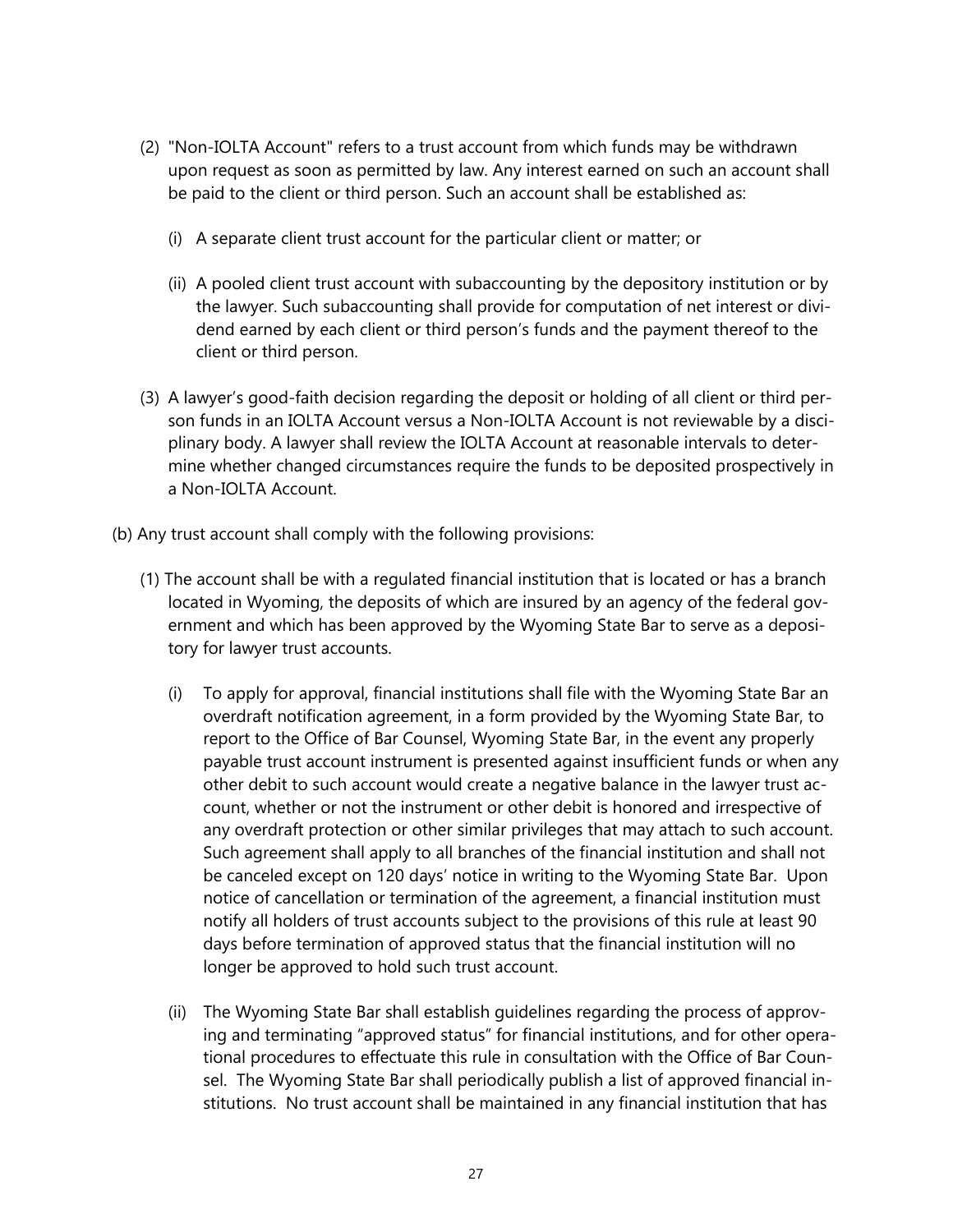not been so approved. Approved status under this section does not substitute for "IOLTA-Eligible Institution" status under Rule 1.15(a)(1).

- (iii) The overdraft notification agreement shall further provide that all reports made by the financial institution shall be in the following format: (1) in the case of a dishonored instrument, the report shall be identical to the overdraft notice customarily forwarded to the depositor; (2) in the case of an instrument that is presented against insufficient funds but which instrument is honored, the report shall identify the financial institution, the lawyer or law firm, the account number, the date of presentation for payment, and the date paid, as well as the amount of the overdraft created thereby. Such reports shall be made simultaneously with, and within the time provided by law for, notice of dishonor. If an instrument presented against insufficient funds is honored, then the report shall be made within five business days of the date of presentation for payment against insufficient funds.
- (iv) The overdraft notification agreement must provide that a financial institution is not prohibited from charging the lawyer for the reasonable cost of providing the reports and records required by this rule, but those costs may not be charged against principal, nor against interest earned on trust accounts, including earnings on IOLTA Accounts payable to the Equal Justice Wyoming Foundation. Such costs, if charged, shall not be borne by clients.
- (v) Each financial institution must cooperate with the Office of Bar Counsel and produce any trust account records on receipt of a subpoena in accordance with any proceeding pursuant to the Rules of Disciplinary Procedure.
- (vi) Every lawyer or law firm maintaining a trust account in accordance with this Rule shall, as a condition thereof, be conclusively deemed to have consented to the reporting and production requirements by financial institutions mandated by this Rule, and shall be deemed to have consented under applicable privacy laws to the reporting of information required by this Rule.
- (vii) A financial institution shall be immune from suit arising out of its actions or omissions in reporting overdrafts or insufficient funds or producing documents under this Rule.
- (viii) The agreement required by this Rule shall not be deemed to create a duty to exercise a standard of care and shall not constitute a contract for the benefit of any third parties that may sustain a loss as a result of lawyers overdrawing trust accounts.
- (2) The account shall include all client or third party funds except those funds deposited pursuant to the written instructions of the client or third party in a special interest bearing account with the interest being paid pursuant to the written instructions of the client or third party.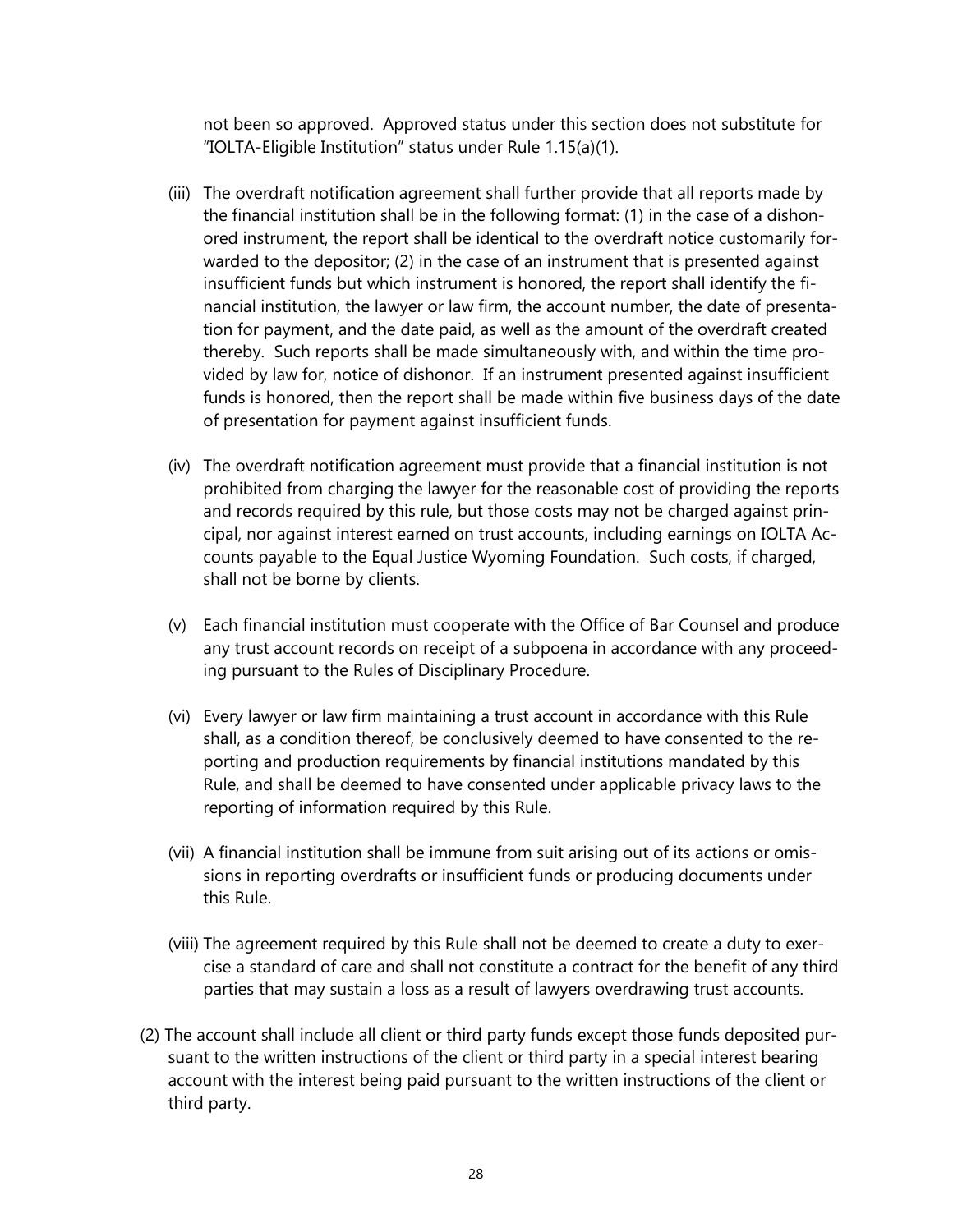- (3) No interest from the account shall be made available to a lawyer or law firm.
- (4) Trust accounts shall be managed as follows:
	- (i) Debit cards or automated teller machine cards shall not be used to withdraw funds from a trust account.
	- (ii) Client or third party funds received shall be deposited intact and records of deposit should be sufficiently detailed to identify each item.
	- (iii) All trust account withdrawals and transfers shall be made only by a lawyer admitted to practice law in Wyoming or by a person supervised by such lawyer and may be made only by authorized bank or wire transfer or by check payable to a named payee.
	- (iv) Cash withdrawals and checks made payable to "Cash" are prohibited.
	- (v) A lawyer shall request that the lawyer's trust account bank return to the lawyer, photo static or electronic images of canceled checks written on the trust account. If the bank provides electronic images, the lawyer shall either maintain paper copies of the electronic images or maintain the electronic images in readily obtainable format.
	- (vi) Only a lawyer admitted to practice law in Wyoming or a person supervised by such lawyer shall be an authorized signatory on a trust account.
- (5) The account must be in the name of the lawyer or the law firm and be clearly labeled or designated as a "trust account." The lawyer must be able to write checks or make disbursements directly from the account.
- (c) A lawyer may deposit the lawyer's own funds in a trust account solely to satisfy the bank's minimum deposit requirement or for the purpose of paying bank service charges on that account, but only in an amount necessary for such purposes.
- (d) A lawyer shall deposit into a client trust account legal fees that have been paid but not yet earned and expenses that are anticipated but have not yet been incurred. The lawyer may withdraw such advance payments only as fees are earned or expenses incurred.
- (e) Upon receiving funds or other property in which a client or third person has an interest, a lawyer shall promptly notify the client or third person. Except as stated in this Rule or otherwise permitted by law or by agreement with the client, a lawyer shall promptly deliver to the client or third person any funds or other property that the client or third person is entitled to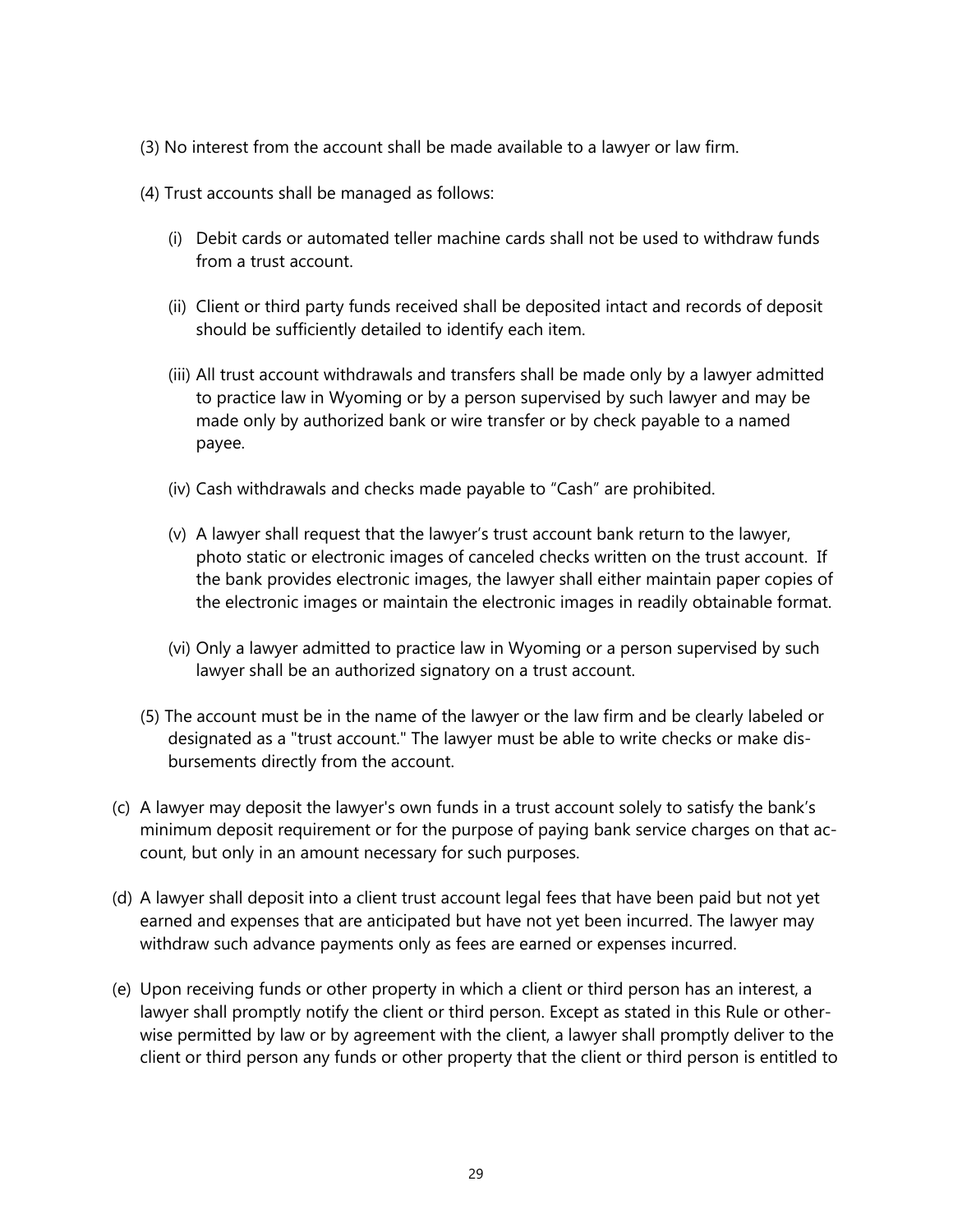receive and, upon request by the client or third person, shall promptly render a full accounting regarding such property. Complete records of such accounting shall be kept by the lawyer and shall be preserved for a period of five years after termination of the representation.

- (f) When in the course of representation a lawyer is in possession of property in which two or more persons (one of whom may be the lawyer) claim interests, the property in dispute shall be kept in trust by the lawyer until the dispute is resolved. The lawyer shall promptly distribute all portions of the property as to which the interests are not in dispute.
- (g) A lawyer shall maintain current trust account records and shall retain the following records for a period of five years after termination of the representation.
	- (1) Receipt and disbursement journals containing a record of deposits to and withdrawals from client trust accounts, specifically identifying the date, payor, and description of each item deposited, as well as the date, payee and purpose of each disbursement;
	- (2) Ledger records for all trust accounts showing, for each separate client, the payor of all funds deposited, the names of all persons for whom the funds are or were held, the amount of such funds, the descriptions and amounts of charges or withdrawals, and the names of all persons or entities to whom such funds were disbursed;
	- (3) At least quarterly a written reconciliation of trust account journals, ledgers, and bank statements;
	- (4) The physical or electronic equivalents of all checkbooks registers, bank statements, records of deposit, and canceled or voided checks;
	- (5) Records of all electronic transfers from trust accounts, including the name of the person authorizing the transfer, the date of transfer, the name of the recipient and confirmation from the financial institution of the trust account number from which money was withdrawn and the date and the time the transfer was completed; and
	- (6) Copies of those portions of client files that are reasonably related to trust account transactions.

Records required by this Rule may be maintained in electronic, photographic, or other media provided that they otherwise comply with these Rules and that printed copies can be produced. These records shall be readily accessible to the lawyer.

(h) A trust account complying with this Rule is required for funds of clients or third persons coming into a lawyer's possession in the course of legal representation for which membership in the Wyoming State Bar is required. Members of the Wyoming State Bar who, because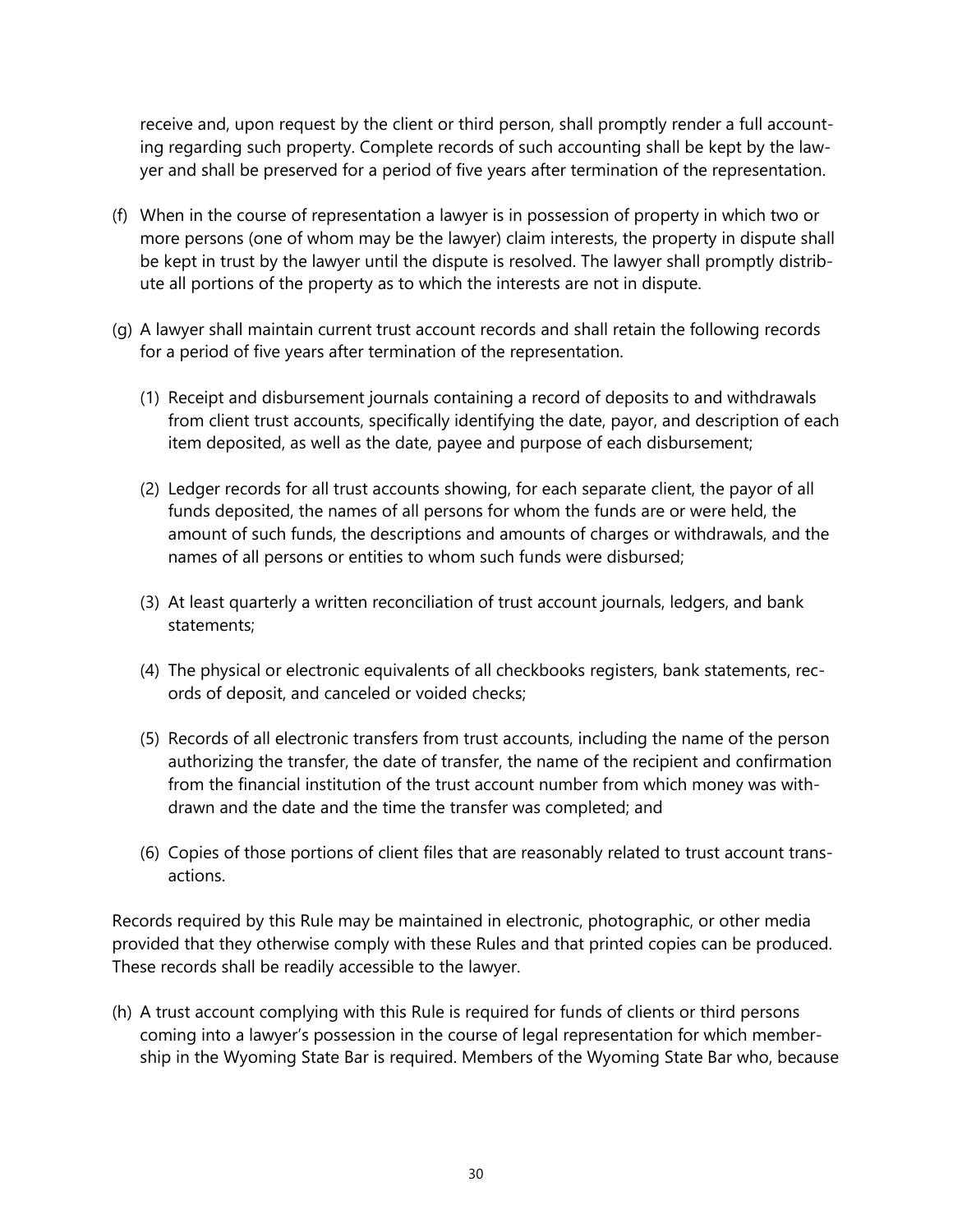of the nature of their practice, do not, in the course of providing legal representation requiring membership in the Wyoming State Bar, receive funds of clients or third persons need not maintain a trust account in compliance with this Rule.

- (i) Each active member of the Wyoming State Bar who practices within the state shall certify each year upon making payment of annual license fees that the member has and intends to keep in force in the State of Wyoming a separate bank account or accounts for the purpose of keeping money in trust for clients or third persons, which account conforms to the requirements of this Rule, or that because of the nature of the member's practice no client or third person funds are received. Certification shall be upon a form to be provided by the Wyoming State Bar and shall include the following: (1) the name and address of the lawyer or law firm filing the certification; (2) the name and address of each financial institution in which the account or accounts are maintained; (3) the account number of each account maintained pursuant to this Rule; (4) the dates covered by the certification; (5) the lawyer's express consent to the overdraft notification required by subsection (b)(1) of this Rule; and (6) the signature, under penalty of perjury, of the lawyer making the certification.
- (j) If the owner of property being held in trust by a member of the Wyoming State Bar cannot be located after reasonable efforts, such property shall be remitted to the Wyoming State Treasurer pursuant to the Wyoming Uniform Unclaimed Property Act, W.S. § 34-24-101 et seq.
- (k) Upon dissolution of a law firm or of any legal professional corporation, the partners shall make reasonable arrangements for the maintenance of client trust account records specified in this Rule.
- (l) Upon the sale of a law practice, the seller shall make reasonable arrangements for the maintenance of records specified in this Rule.

# COMMENT

[1] A lawyer should hold property of others with the care required of a professional fiduciary. Securities should be kept in a safe deposit box, except when some other form of safekeeping is warranted by special circumstances. All property which is the property of clients or third persons should be kept separate from the lawyer's business and personal property and, if monies, in one or more trust accounts. Separate trust accounts may be warranted when administering estate monies or acting in similar fiduciary capacities.

[2] Lawyers often receive funds from third parties from which the lawyer's fee will be paid. The lawyer is not required to remit to the client funds that the lawyer reasonably believes represent fees owed. However, a lawyer may not hold funds to coerce a client into accepting the lawyer's contention. The disputed portion of the funds should be kept in trust and the lawyer should suggest means for prompt resolution of the dispute, such as arbitration. The undisputed portion of the funds shall be promptly distributed.